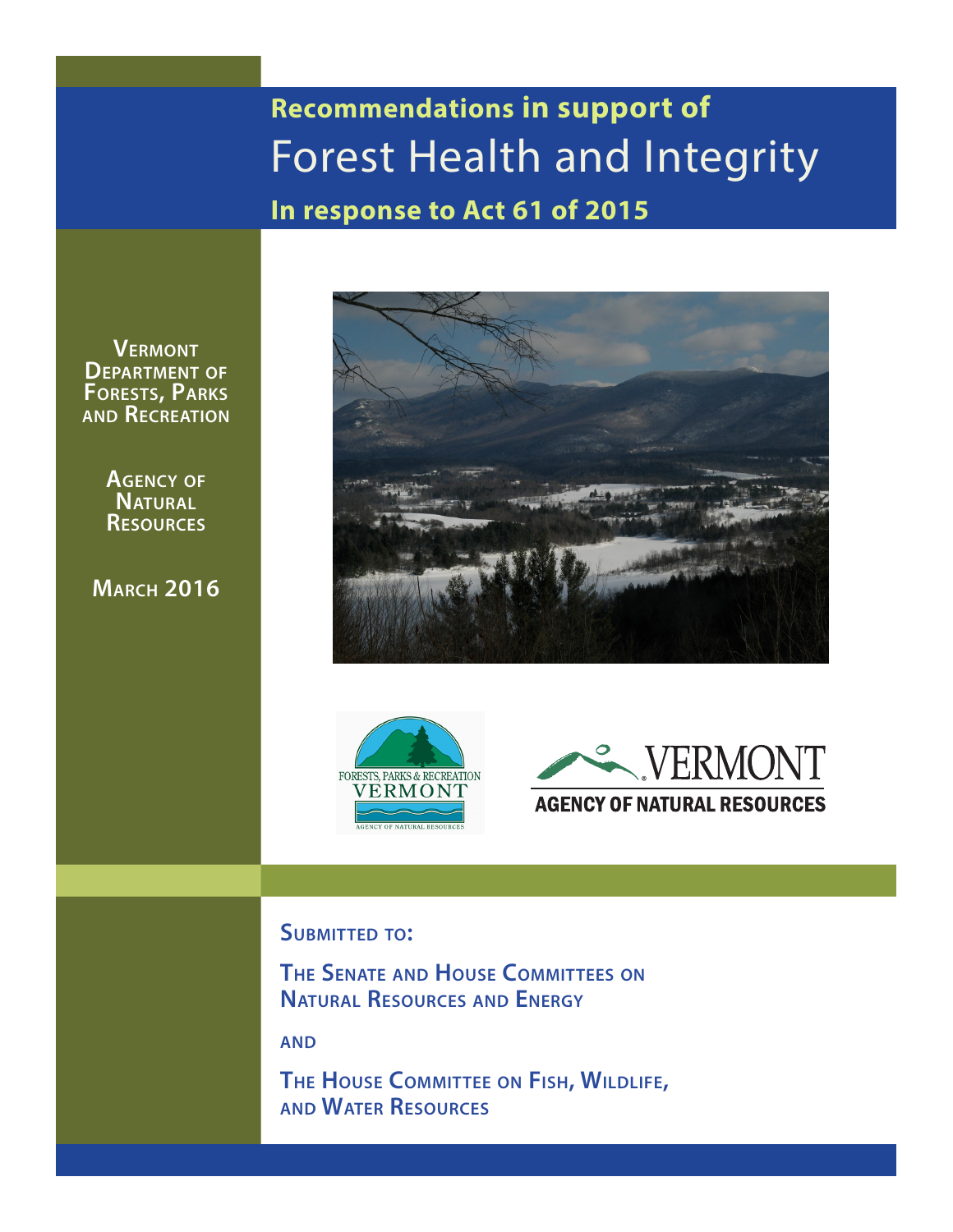### **Acknowledgements**

Vermont Department of Forests, Parks and Recreation

Michael C. Snyder, Commissioner

This report was prepared by the Vermont Department of Forests, Parks and Recreation with significant assistance from the Vermont Fish & Wildlife Department and the Office of Planning in the Vermont Agency of Natural Resources, 1 National Life Drive, Montpelier, Vermont 05620 – 3802.

#### Core participants:

Michael C. Snyder, Commissioner,

 Vermont Department of Forests, Parks and Recreation Deb Markowitz, Secretary, Vermont Agency of Natural Resources Trey Martin, Deputy Secretary, Vermont Agency of Natural Resources Billy Coster, Agency of Natural Resources, Office of Planning Kim Royar, Vermont Fish & Wildlife Department

#### Additional participants:

Louis Porter, Commissioner, Vermont Fish & Wildlife Department Alyssa Schuren, Commissioner,

 Vermont Department of Environmental Conservation John Austin, Vermont Fish & Wildlife Department Jon Groveman, Natural Resource Board Matt Langlais, Vermont Department of Forests, Parks and Recreation Meghan Purvee, Vermont Department of Forests, Parks and Recreation Steve Sinclair, Vermont Department of Forests, Parks and Recreation Eric Sorenson, Vermont Fish & Wildlife Department Keith Thompson, Vermont Department of Forests, Parks and Recreation

#### Special recognition:

Joanne Garton for coordinating diverse input, writing, editing and producing this report.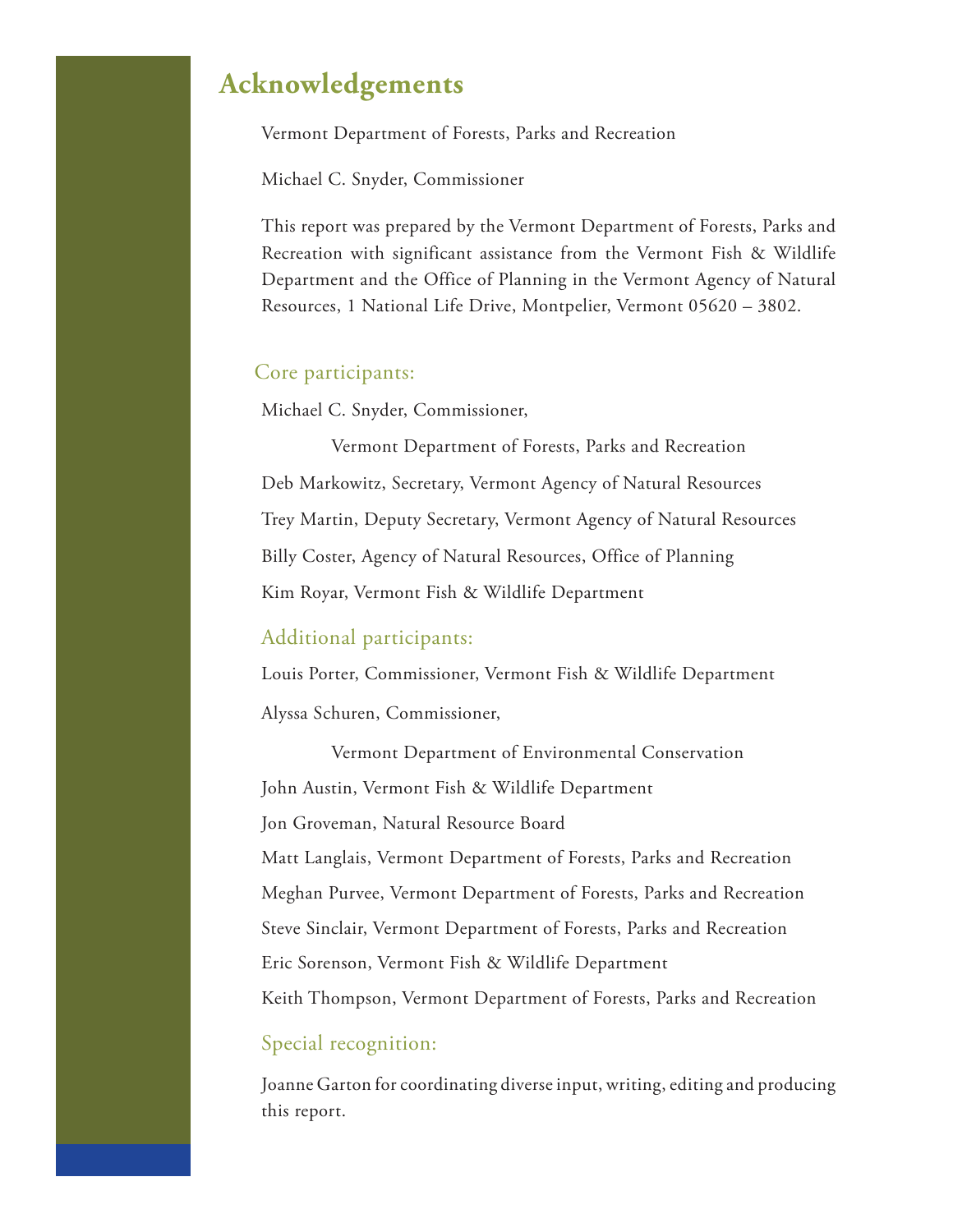## Table of Contents

|                                                                         | $\mathbf{1}$   |
|-------------------------------------------------------------------------|----------------|
|                                                                         | $\overline{2}$ |
| 3. STRATEGIES TO SUPPORT FOREST HEALTH, INTEGRITY AND PRODUCTIVITY      | 3              |
| 3.1 Support Outreach and Education on Forest Values and Benefits        | 3              |
| 3.1.a Support landowner assistance and education                        | 3              |
| Provide technical assistance to towns, regional<br>3.1.b                | 5              |
| 3.1.c                                                                   | 6              |
| 3.1.d                                                                   | $\overline{7}$ |
| 3.2 Increase Landowner Incentives to Keep Forests Forest                | $\overline{7}$ |
| Support Use-Value Appraisal (UVA or "Current Use")<br>3.2.a             | $\overline{7}$ |
| 3.2.b                                                                   | 9              |
| 3.2.c<br>Reduce tax burdens during intergenerational land transfer  10  |                |
| 3.2.d                                                                   |                |
| 3.3 Invest in Strategic Forestland Conservation  11                     |                |
| 3.3.a<br>Create a robust funding source for forestland conservation  11 |                |
| Establish a common goal and clear conservation priorities  12<br>3.3.b  |                |
| 3.3.c<br>Enhance Forestland Conservation Tools and Programs  13         |                |
| 3.4 Promote Sustainable Forestry and the Vermont Forest Economy  13     |                |
| 3.4.a                                                                   |                |
| 3.4.b<br>Protect and improve infrastructure that                        |                |
|                                                                         |                |
| 3.4.c                                                                   |                |
| Expand markets for Vermont wood products  18<br>3.4.d                   |                |
| 3.4.e<br>Recognize and promote the value of forests                     |                |
|                                                                         |                |
|                                                                         |                |
|                                                                         |                |

Appendix A: The Value and Benefits of Healthy Forests

Appendix B: Agency Strategies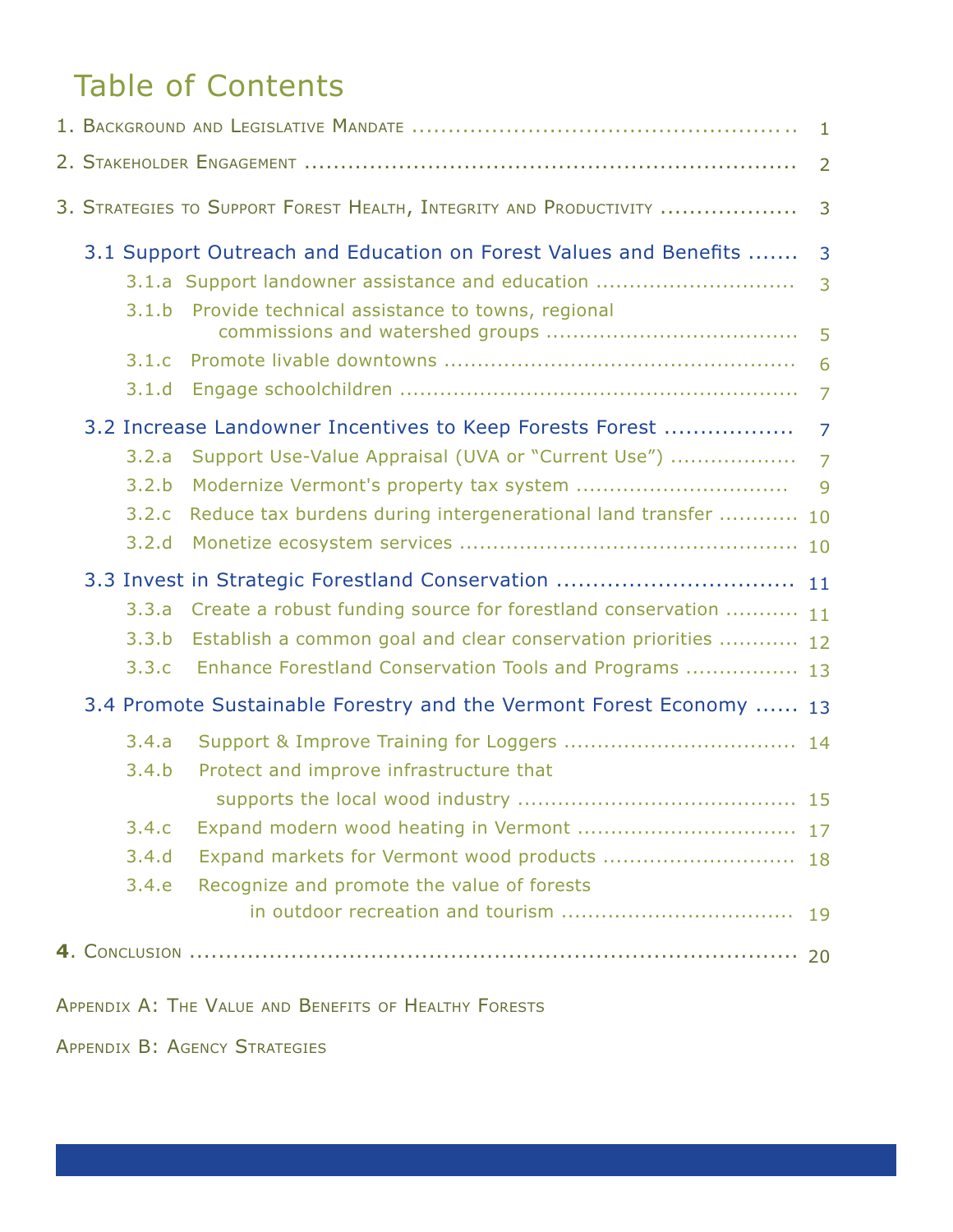## 1. Background and Legislative Mandate

Act 118 (S.100) was signed into law on May 6, 2014, acknowledging the many values of Vermont's forestlands and the importance of forests to Vermont's environment, economy and quality of life (see Appendix A). The findings of Act 118 recognize that large blocks of contiguous forests are essential for effective wildlife habitat, sustainable ecosystem functions, and preservation of both Vermont's timber-related industries and scenic character. The Act called for a report assessing the current and projected effects of fragmentation on Vermont's forestland and recommendations on how to protect forest integrity within the state.

The Commissioner of Forests, Parks and Recreation (FPR) presented the Vermont Forest Fragmentation Report in April of 2015. Known as the Act 118 Report or the 2015 Forest Fragmentation Report, the document outlined the enormous value and benefit provided by healthy forest blocks and summarized the causes and drivers of forest fragmentation in Vermont, identifying four categories of policy options to facilitate the wise use of Vermont's forests. These included:

- Support Outreach and Education on Forest Values and Benefits
- Increase Landowner Incentives to Keep Forests Forest
- Invest in Strategic Forestland Conservation
- Promote Sustainable Forestry and the Vermont Forest Economy

In Act 61 of 2015, the Vermont General Assembly directed the Commissioner of Forests, Parks and Recreation to consult with interested stakeholders and provide recommendations for implementing the policy options in the Act 118 Report, including statutory changes needed to promote forest integrity.

Accordingly, the Commissioner and staff of FPR together with the Fish & Wildlife Department (F&W), the Agency of Natural Resources (ANR) Office of Planning, and the Natural Resources Board, have identified a series of options that, if implemented, will help secure forest conservation – that is, the wise use of critical contiguous forest blocks within the state. These strategies, along with a series of steps that state agencies can carry out, will also raise awareness about the values and benefits forests provide Vermonters and the gradual and cumulative negative effects of forest fragmentation.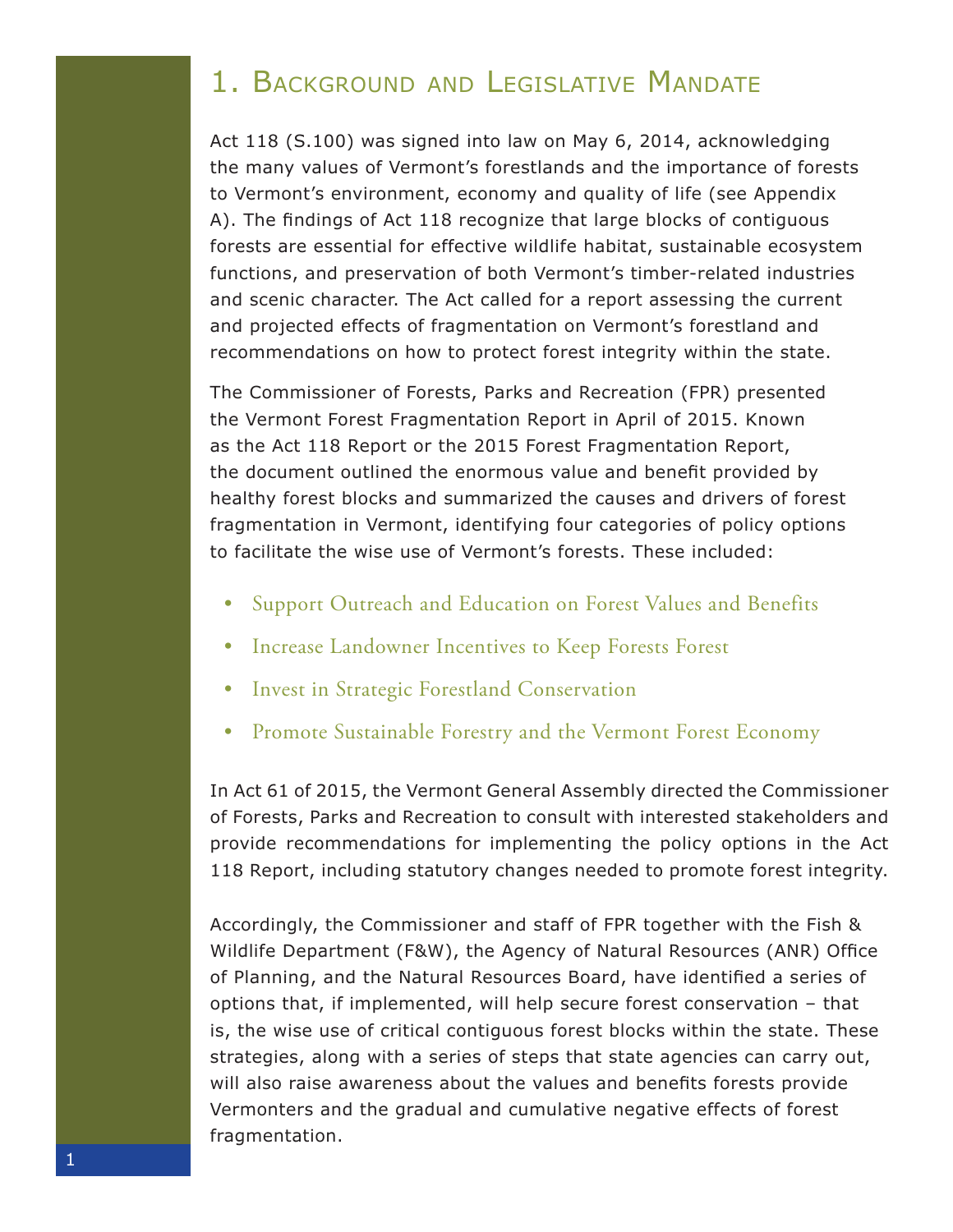## 2. Stakeholder Engagement

Stakeholder engagement has continually guided the formation of our recommended approaches to protect forest integrity, health, and sustainability. Even before the first introduction of S.100 in February of 2013, ANR has sought input from those directly affected by and concerned with forest integrity -- from private landowners and members of the forest products industry (including foresters, loggers, truckers, sawmill owners, wood manufacturers, artisans, woodcrafters, and wildcrafters) to farmers and outdoor recreation businesses, sportsmen and sportswomen, municipal leaders and regional planners, as well as scientists, environmental advocates, academicians, legislators, the recreating public and even tourists.

Since passage of Act 61 on June 17, 2015, the FPR Commissioner and staff have taken feedback on the 2015 Forest Fragmentation Report and specific input on policy options from individuals and organizations. Stakeholders included:

Agency of Agriculture Food & Markets Agency of Commerce & Community Development Agency of Transportation Associated Industries of Vermont Forest Policy Task Force Audubon Vermont Bennington County Sustainable Forest Consortium Department of Environmental Conservation Department of Taxes Fish & Wildlife Department George D. Aiken Forestry Sciences Lab Green Mountain Club Green Mountain National Forest Lyndonville Rotary Club Middlebury College: Environmental Studies Natural Resources Board The Nature Conservancy Northern Forest Center The Trust for Public Land

Two-Rivers Ottauquechee Planning District University of Vermont, Rubenstein School of Environment and Natural Resources University of Vermont Extension USDA Forest Service Vermont Association of Planning & Development Agencies Vermont Backcountry Alliance Vermont Coverts: Woodlands for Wildlife Vermont Forest Products Association Vermont Housing and Conservation Board Vermont Land Trust Vermont Monitoring Cooperative Vermont Mountain Bike Association Vermont Natural Resources Council Vermont Staying Connected Initiative Vermont Trails and Greenways Council Vermont Woodlands Association Vermont Working Lands Enterprise Board and outdoor recreation retailers.

This report considers and reflects collective input from FPR's many stakeholders, even though it does not necessarily include all specific comments received. Additionally, it does not necessarily represent the views of any individual or association beyond the FPR and ANR.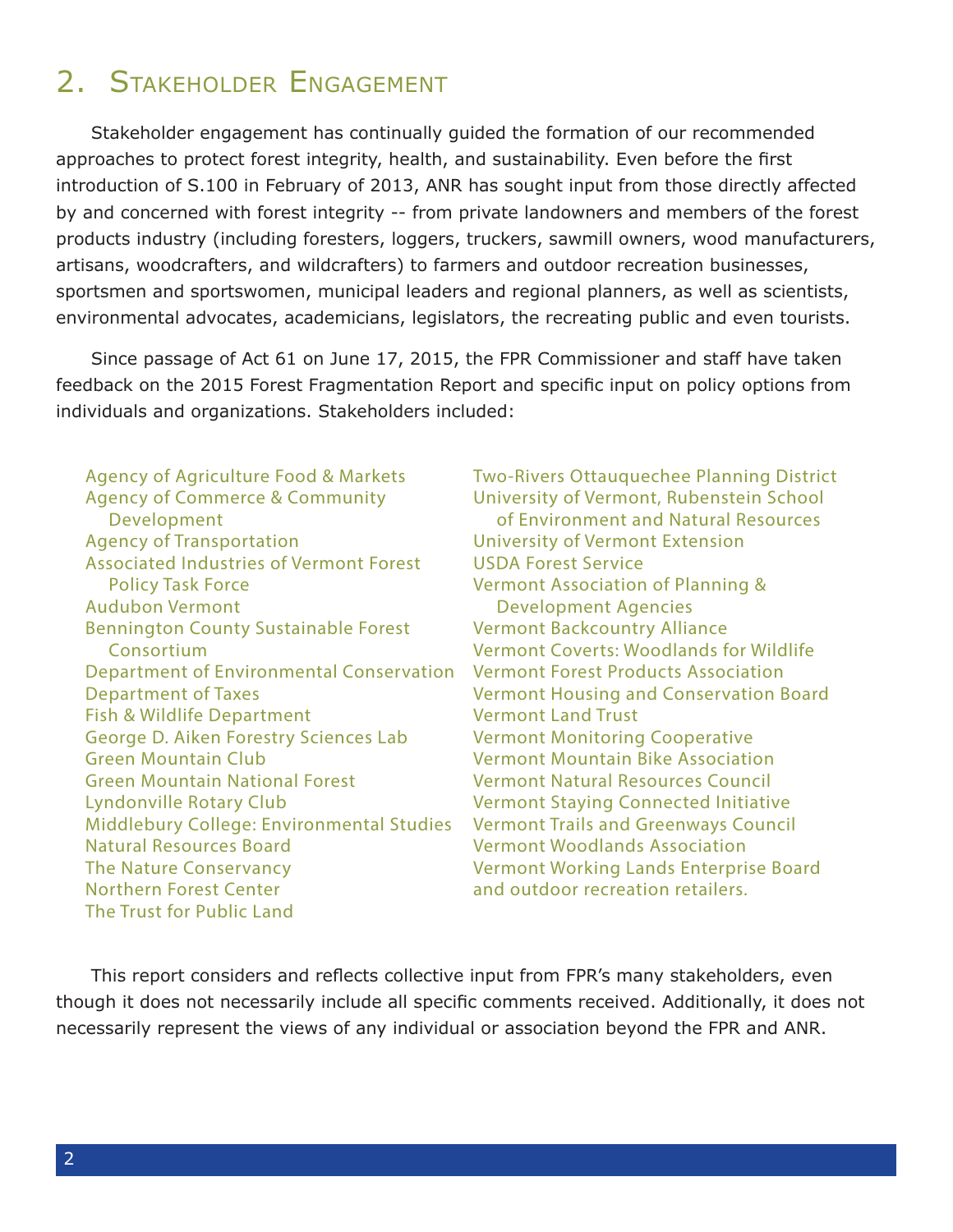### 3. Strategies to Support Forest HEALTH, INTEGRITY AND PRODUCTIVITY

The strategies below are organized into four policy categories, as follows:

- 3.1 Support Outreach and Education on Forest Values and Benefits
- 3.2 Increase Landowner Incentives to Keep Forests Forest
- 3.3 Emphasize Targeted Forestland Conservation
- 3.4 Promote Sustainable Forestry and the Vermont Forest Economy

### 3.1 Support Outreach and Education on Forest Values and Benefits

Eighty percent of Vermont's forestland is held in private ownership, mostly by families. The choices, decisions and actions of Vermont landowners today will influence the integrity, health, productivity, and resilience of the state's forests for generations to come. The rightful actions of landowners stem from their experiences and values, as well as their understanding of options and impacts of their choices for their forest and its role in our lives. Therefore, a productive and valuable step towards protecting Vermont's working forest and its many public benefits must include high-quality, modern, effective, and adaptive outreach techniques including education and technical assistance to private landowners, town and regional planning commissions, and schoolchildren. Many of these people may be unaware of the value of forests to us as individuals or as a collective society, or of the negative impacts of forestland conversion and development of built infrastructure.

#### 3.1.a Support landowner assistance and education

An estimated 65 percent of Vermont's private landowners of more than 10 acres of forest are over 55 years old. Within the next 25 years, most of these landowners will sell, donate or transfer their property to heirs or others -- often including subdivision and parcelization -- creating a large intergenerational land transfer that will have a profound and lasting influence on the Vermont landscape. Outreach, education, and technical assistance should be delivered to Vermonters of all ages, but customized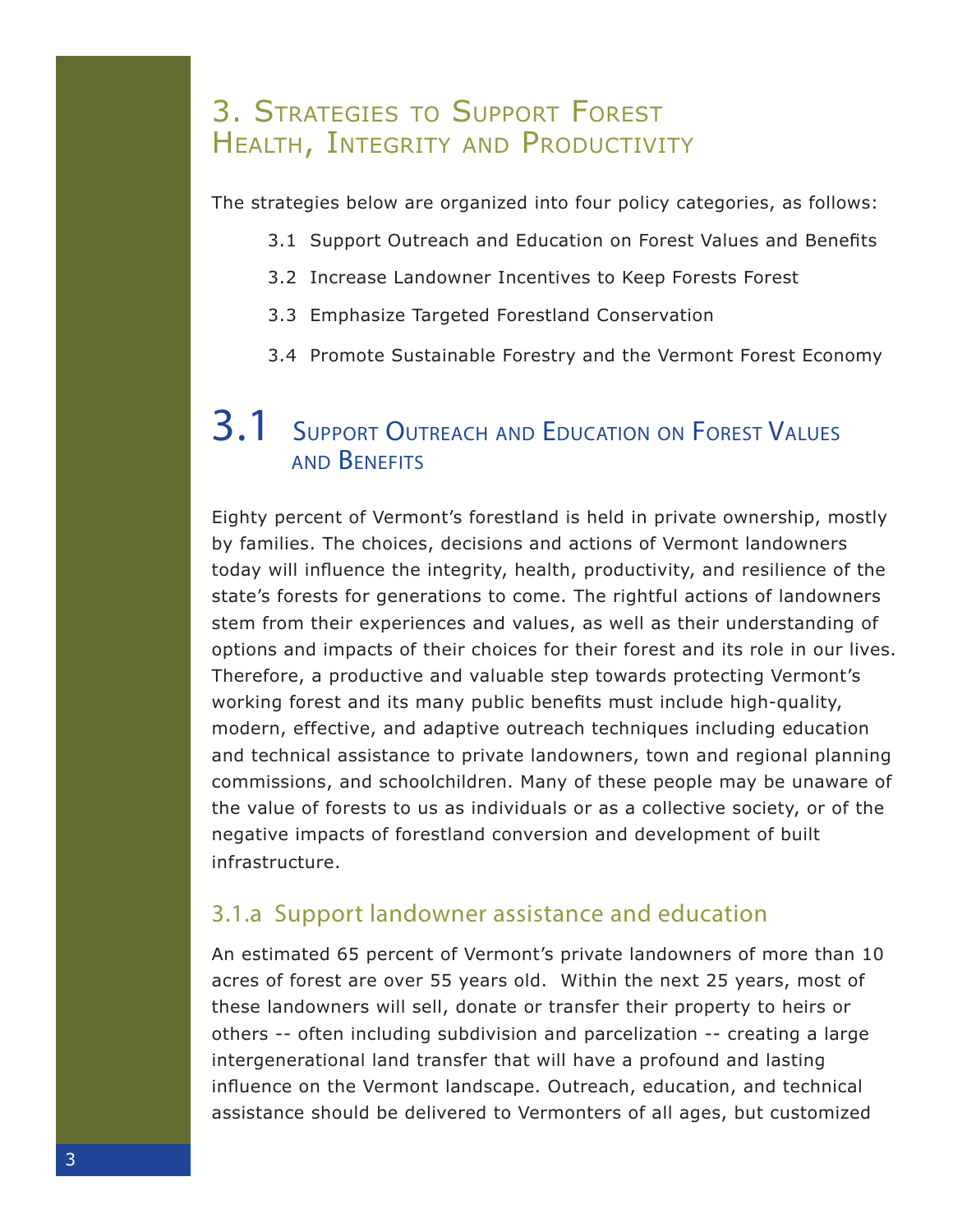focus should specifically target this demographic of landowners for guidance on forest benefits, health, management, and options for estate succession planning.

See Appendix B for *Agency Strategies: Support Landowner Assistance and Education*

Legislative Strategies: Support Landowner Assistance and Education

- Implement FPR recommendations in the Report on County Forester Staffing and UVA Delivery pursuant to Section 58 of Act 57 (H.489). The report recommends increasing efficiency within the UVA administration system, adding positions for county foresters, compliance and enforcement foresters, and a central UVA forestry data manager to enhance outreach and technical assistance to private landowners through improved administration of UVA, private land stewardship, and town forest assistance.
- Examine capacity in the F&W Department habitat technical assistance program to facilitate coordination with county foresters in order to incorporate wildlife related recommendations into UVA plans and provide fish and wildlife related assistance particular to connectivity and forest fragmentation to private landowners.
- Support the development of a centralized system that enables departments across ANR and partnering organizations to track landowner outreach, education, and technical assistance efforts and to monitor metrics reflective of on-the-ground results and impacts.
- Support forestland succession/estate planning efforts that encourage the maintenance of forest holdings as they pass from one generation to the next.
- Support landowner assistance programs such as Coverts, Vermont Woodland Owners Association, and University of Vermont Extension. Pass current legislation in support of forests and forestry to:
	- Codify Vermont forestland owners' right to conduct forestry operations.
	- Protect lawful forestry operations from nuisance lawsuits.
	- Limit municipal regulation of forestry operations.
	- Strengthen laws and penalties against timber trespass and theft.
- Evaluate proposed legislation for unintended impacts on forestland ownership.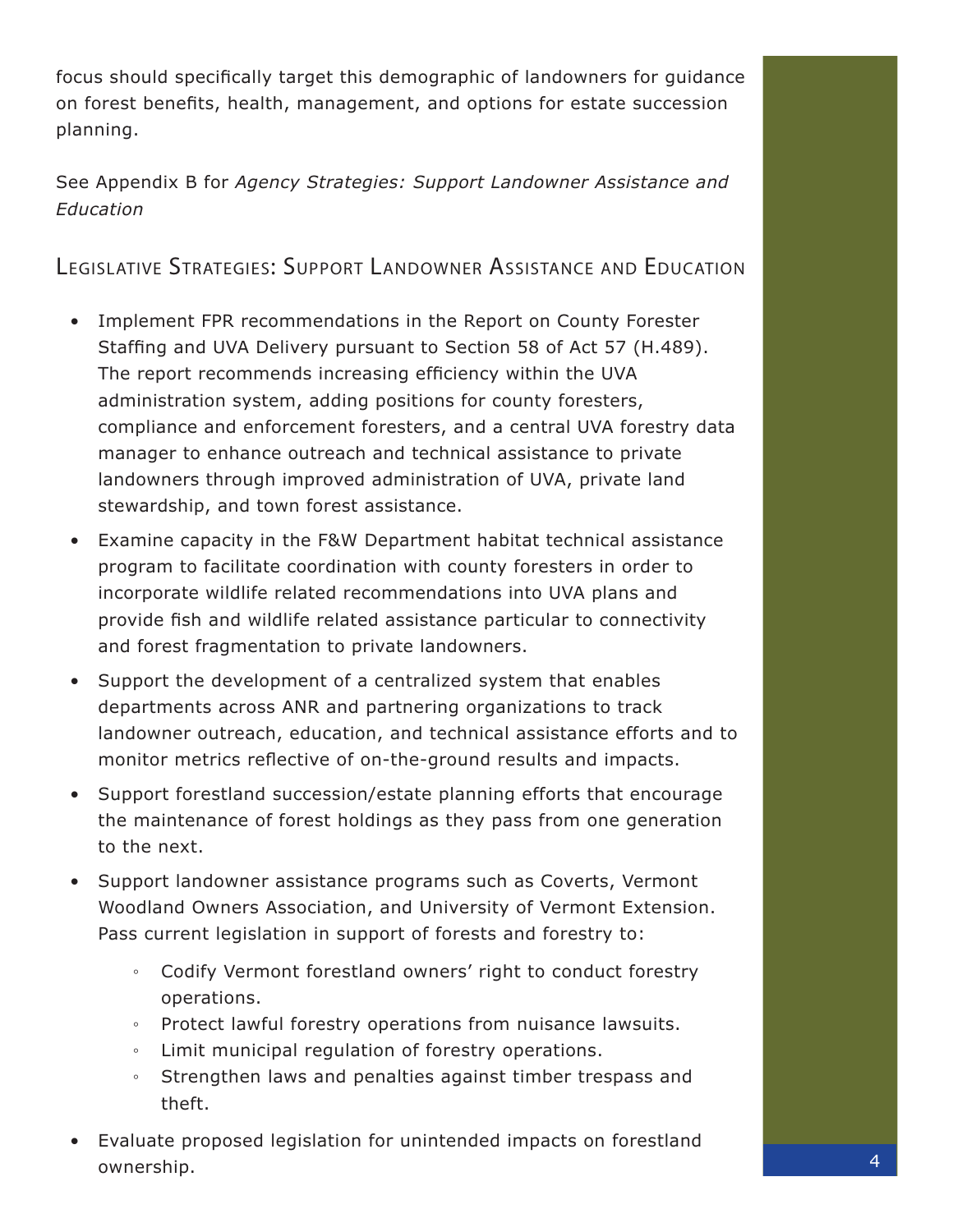#### 3.1.b Provide technical assistance to towns, regional commissions and watershed groups

Only two to five percent of new development projects that may affect the state's natural resources actually fall under the jurisdiction of Act 250 and state review. As such, municipal and regional commissions must play a significant role in guiding the wise use of forests and in determining where and how development will occur in their respective towns and counties. Significant responsibility lies with regional planning commissions and volunteer town committees to guide local land-use policy. Access to professional guidance, expert advice and up-to-date resources is critically important for effective planning for development and conservation of forests.

See Appendix B for *Agency Strategies: Provide technical assistance to towns, regional commissions and watershed groups*

LEGISLATIVE STRATEGIES: PROVIDE TECHNICAL ASSISTANCE TO towns, regional commissions and watershed groups

- Consider expanding the town planning cycle so that town plans must be rewritten every eight years instead of every five years in order to allow towns time to implement their plans before restarting the planning process.
- Strengthen Chapter 117 of Title 24 to:
	- Clarify and affirm that the long-standing exemption of accepted silvicultural practices from municipal regulation includes limited primary processing of on-site derived forest products, consistent with existing protections for accepted agricultural practices.
	- Encourage conservation commission and planning commission members to take the Agency of Natural Resources NR1 and NR2 orientation courses while serving.
	- Augment the statutory relationships that currently exists between ANR and Regional Planning Commissions (RPCs) to develop capacity for RPC staffing that supports proper planning for all natural resource concerns – water, fish and wildlife, and forestland management and conservation.
	- Recommend that towns and regional planning commissions use state-of-the-art tools, including ANR's Conservation Design map and Biofinder, to develop town plans, develop policy, and help prioritize conservation activities.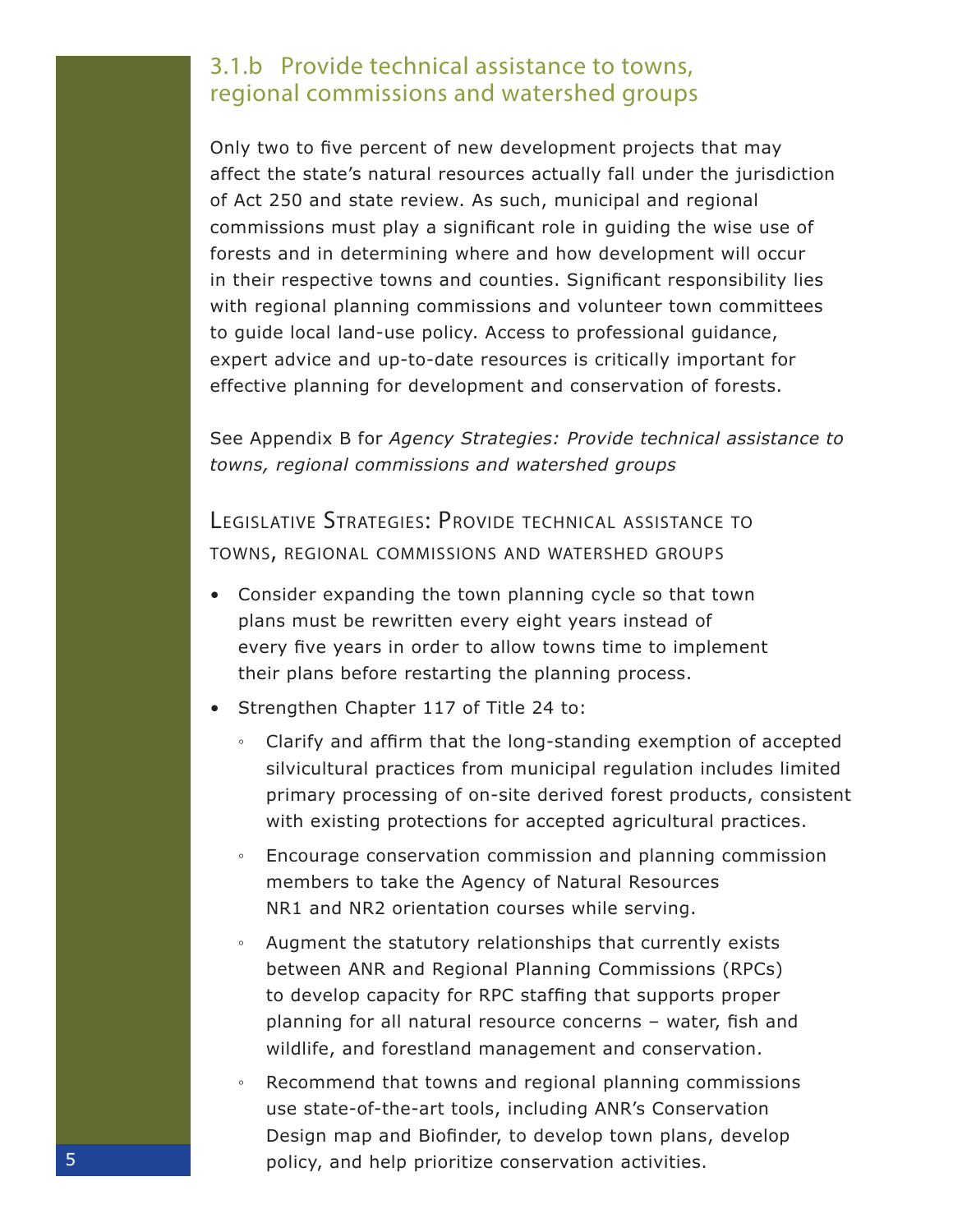#### 3.1.c Promote livable downtowns

The state's rural nature is central to Vermont's appeal to visitors and new residents. However, repeated small-scale development in forested areas is resulting in forest loss, conversion and fragmentation and the subsequent detrimental effects on the economic, cultural and ecosystem functions that intact forests provide. Broad coordination of strategies that promote village centers and livable downtowns will be an important strategy to reversing this trend.

See Appendix B for *Agency Strategies: Promote livable downtowns*

Legislative Strategies: Promote livable downtowns

- Incentivize towns/municipalities to require density-based zoning, instead of lot-sized zoning, to encourage clustering.
- Consider options to provide greater protection to large forest blocks outside of downtown centers.
- Encourage development in designated areas and ensure policies and regulation do not make it more costly to develop in these areas.
- Consider options to reduce costs and expedite state permitting in state-designated centers to help protect rural lands, natural resources and water quality.
- Consider options to further encourage the infill of parking lots and strip malls, avoiding increases in impervious surfaces, for example:
	- Increase funding for town greens, parks and urban forestry to better capture and retain storm water.
	- Promote multiple modes of transportation to reduce the amount of pavement needed to support auto-dependent development.
	- Help communities to plan for compact development and participate in the state designation programs (see ACCD -- Planning Manual).
	- Increase the Regional Planning Commission's capacity help communities develop strategies, make informed development decisions and implement best practices to improve water quality.
	- Support efforts by DEC to help communities review their infrastructure needs, plan and bond for needed improvements. Target funding to promote water, wastewater, and stormwater upgrades to designated areas.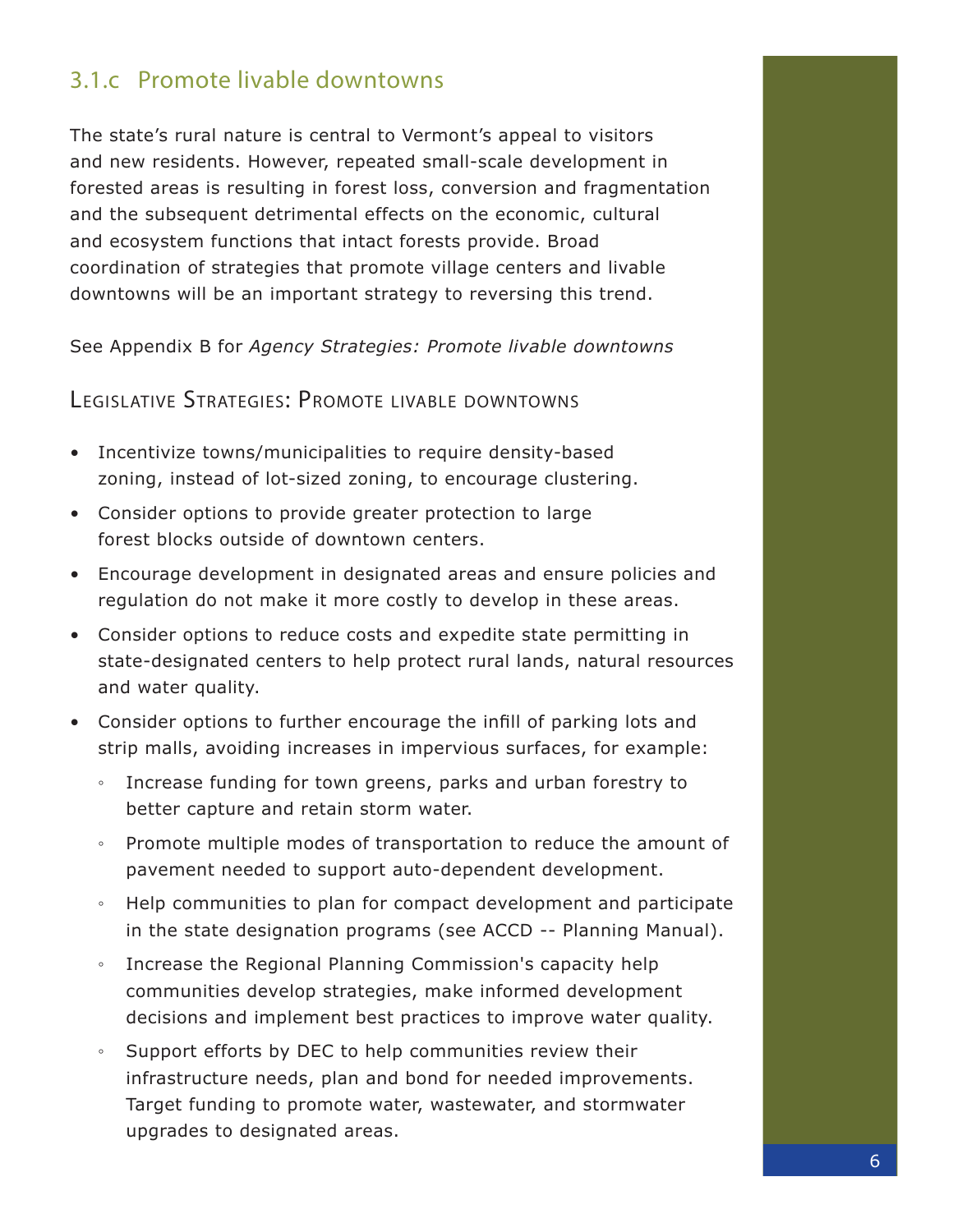#### 3.1.d Engage schoolchildren

It is essential to engage the youngest Vermonters to ensure future stewardship of the forested landscape. Experiences in nature during childhood result in stewardship actions in adulthood.

See Appendix B for *Agency Strategies: Engage schoolchildren*

#### Legislative Strategies: Engage schoolchildren

- Consider the merits of reinstating the state-wide Department of Education Science Coordinator position to work with the Agency of Natural Resources and non-profit organizations to coordinate curriculum and messaging related to natural resources, forests, and wildlife.
- Consider enabling legislation to create a Vermont *Forest To Schools* program similar to the successful *Farm To School* program that incorporates agricultural curricula in schools.

## 3.2 Increase Landowner Incentives to Keep Forests Forest

Unlike the annual return on investment in agricultural land, profits from working forestland may span many years or decades. As such, the yearly carrying costs of private forestland, including property tax, are a major factor in determining if a large forest block can be owned, managed, and maintained into the future. Incentivizing stewardship of forested parcels through clear and targeted tax reductions, such as Use Value Appraisal, and compensation for the ecosystem services provided by their land (e.g. clean water, critical habitat and flood resilience functions) will promote maintenance of forestland among landowners who might otherwise consider subdividing, selling or developing their land.

#### 3.2.a Support Use-Value Appraisal (UVA or "Current Use")

The Use Value Appraisal (sometimes called "Current Use") Program provides significant incentives for owners who keep their forests intact and productive, largely through reduced property taxes but also through opportunities for revenues from forestry operations.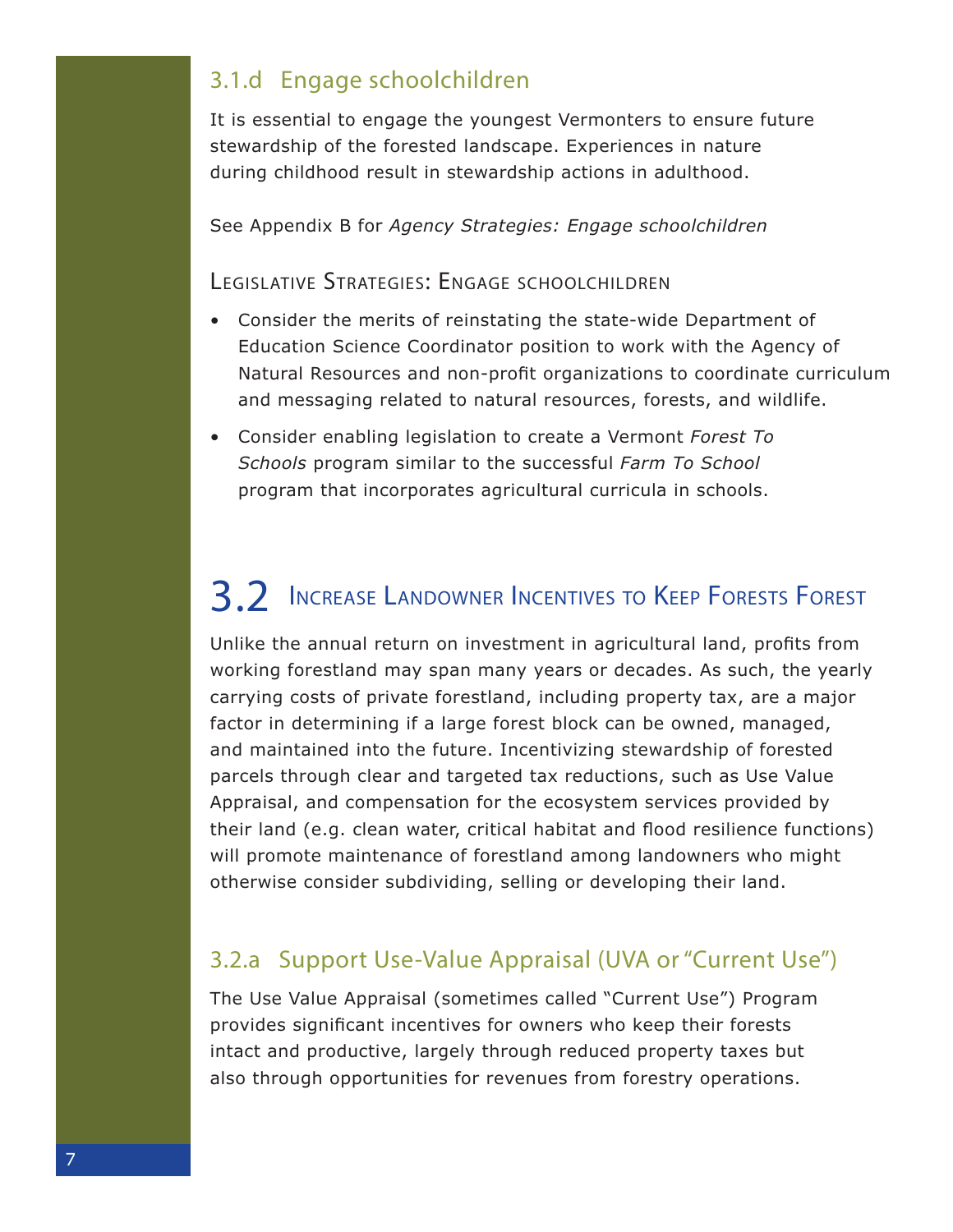Current Use was created to stabilize property tax rates and assess working lands at their value for either agricultural or forestry use. Further, it was specifically intended "to enable the citizens of Vermont to plan its orderly growth in the face of increasing development pressures in the interests of the public health, safety and welfare." That was more than thirty years ago. Today more than 1.9 million acres of forestland in some 15,000 parcels are enrolled and actively managed according to a written management plan approved by FPR. This has allowed continued ownership of forestland without selling, parcelizing, or developing. Increasing enrollments and administrative burdens without commensurate increases in staffing threaten program delivery. Repeated legislative attempts to modify current use threaten stability. Opportunities exist to strengthen the program and to widen its influence and effectiveness.

#### See Appendix B for *Agency Strategies: Support Use-Value Appraisal*

#### Legislative Strategies: Support Use-Value Appraisal

- When considering changes to strengthen and improve the program, recognize the importance of stability and predictability to landowners enrolled in current use.
- Implement FPR recommendations in the Report on County Forester Staffing and UVA Delivery pursuant to Section 58 of Act 57 (H.489). The report recommends increasing efficiency within the UVA administration system, adding positions for county foresters, compliance and enforcement foresters, and a central UVA forestry data manager to enhance outreach and technical assistance to private landowners through improved administration of current use (UVA), private land stewardship, and town forest assistance.
- Allow clustered housing to be exempt from the current requirement for a 2-acre exclusion zone around each dwelling.
- Consider a tiered eligibility with reduced property tax savings for certain additional enrollment categories, including parcels less than 25 acres when they are managed in aggregate through cooperative agreement and with shared management plans.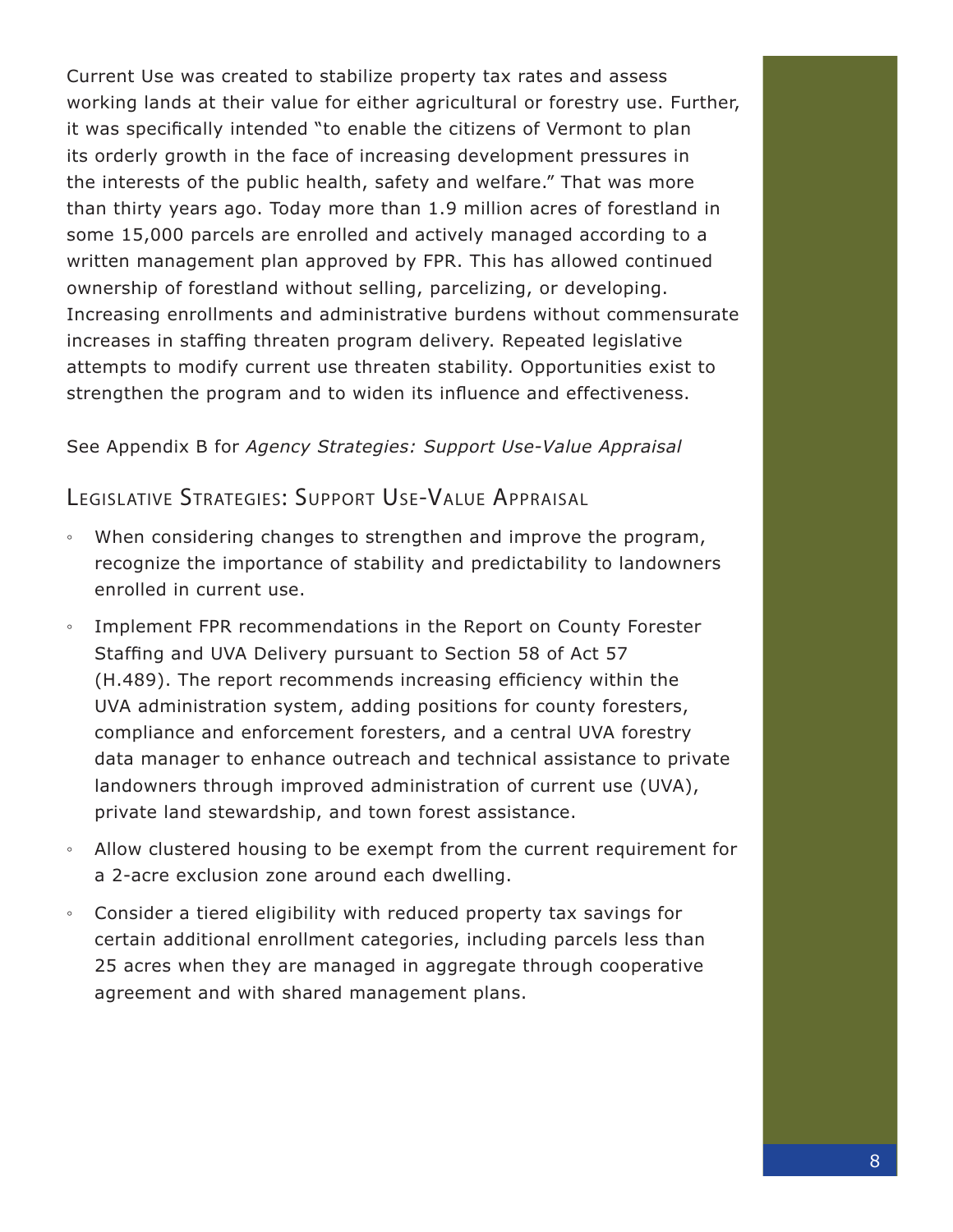#### 3.2.b Modernize Vermont's property tax system

The Use Value Appraisal program is a vehicle within the current tax system, to help us achieve current use taxation for working forest and agricultural lands, but sustaining the program over the long-term should not be our sole objective. Instead, we could view the UVA program as a short-term fix to a larger problem (wrong tax system model for Vermont), while we design, and then transition to, a better system.

Vermont needs an approach to property taxation that is fair, logical, simple and uniformly applied. An alternative approach to property taxation could base the value of all land on its actual use, rather than its potential use for development. This could apply to all categories of land and apply in all towns. Such a system could include categories such as "managed forest," unmanaged forest," "managed agriculture," "unmanaged agriculture," and then the standard "residential," "commercial" and "industrial" categories, which are already taxed based on their use value.

The goal would be to develop a logical, simple and fair system of use value property taxation that rewards management and does not discourage development, but at the same time will not create a financial incentive to develop forest and agricultural land. If a given landowner wants to develop their land, he or she would be able to, but the landowner would not be forced to do so by high property taxes.

See Appendix B for *Agency Strategies: Modernize Vermont's property tax system*

Legislative Strategies: Modernize Vermont's property tax system

- Consider creating a Vermont Blue Ribbon Tax Structure Commission similar to the one in 2009 to develop a new approach to valuing undeveloped land for property taxation.
- If major restructuring of the current ad valorem tax structure is to take place, eliminate the current use program, in favor of taxation at the current use value of all parcels (i.e. different rates for parcels based on their actual use value as residential, commercial, industrial, agricultural, forestlands, etc.).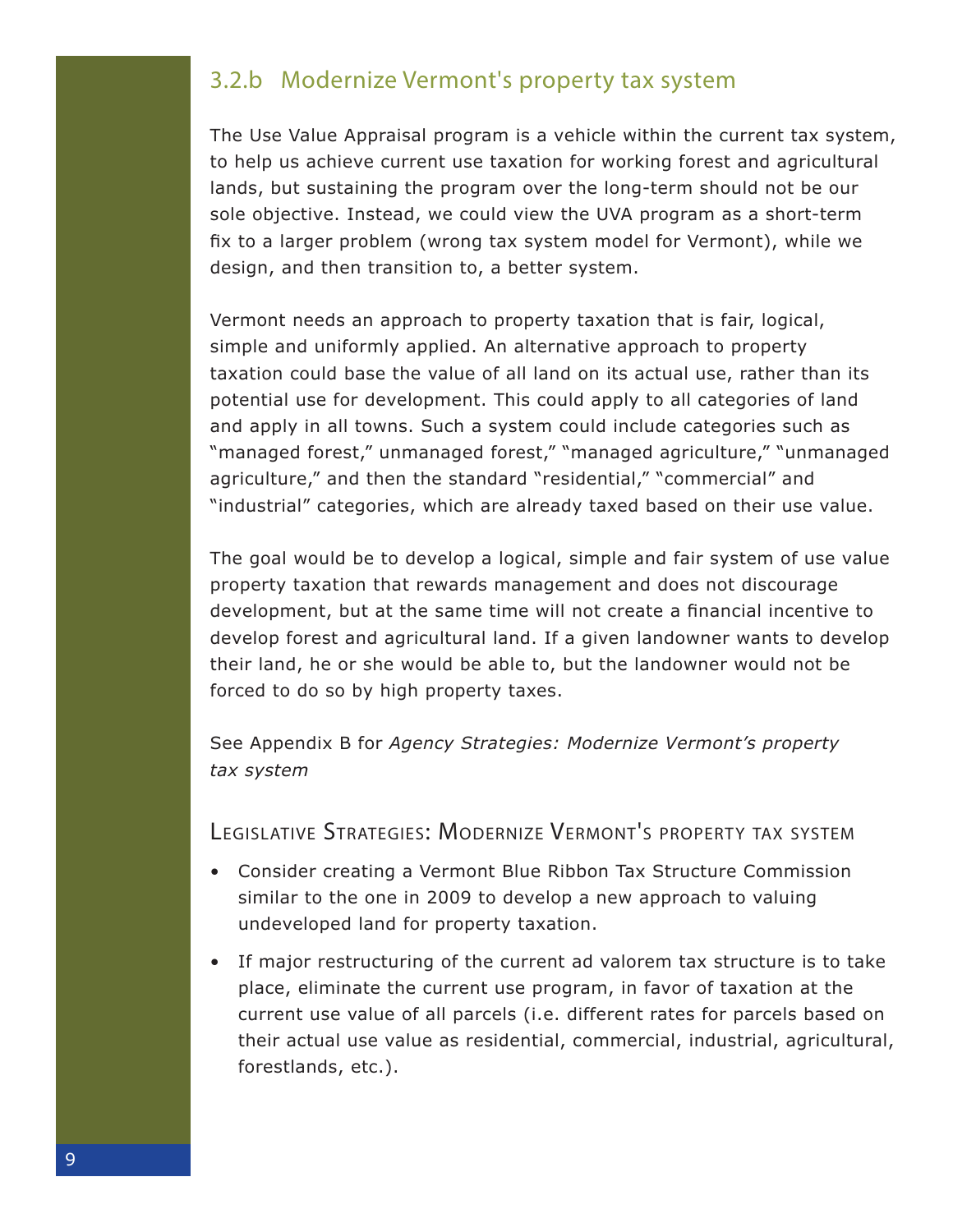#### 3.2.c Reduce tax burdens during intergenerational land transfer

Outreach and education to landowners planning transfer of their land to their children or grandchildren ensures that intact forest blocks remain as they are. The addition of financial incentives that lessen the impact of estate taxes on the new generations of landowners will further promote the importance of forests as integral parts of working landscapes in Vermont.

See Appendix B for *Agency Strategies: Reduce tax burdens during intergenerational land transfer*

Legislative Strategies: Reduce tax burdens during intergenerational land transfer

◦ Consider estate tax options to incentivize conservation easement donations on forest lands.

### 3.2.d Monetize ecosystem services

Healthy forests provide a range of ecological benefits and services including air and water quality protection, carbon sequestration and flood resilience. Tracking and monetizing these services would provide income streams or further tax benefits to landowners who individually or collectively maintain intact forest blocks that provide the greatest ecosystem services. These funds would further incentivize ownership patterns that support forest integrity.

See Appendix B for *Agency Strategies: Monetize ecosystem services*

Legislative Strategies: Monetize ecosystem services

- Explore whether a tax credit system that compensates landowners for maintaining or restoring ecosystem services on their land could work in Vermont. For example, recent legislation in Virginia created a payment scheme in which forestland owners are monetarily compensated for the value of the trees they do NOT harvest within riparian zones when logging on their properties.
- Consider creating the capacity at FPR to develop a carbon offset project on a state forest. Use this to model carbon offset projects with private land owners.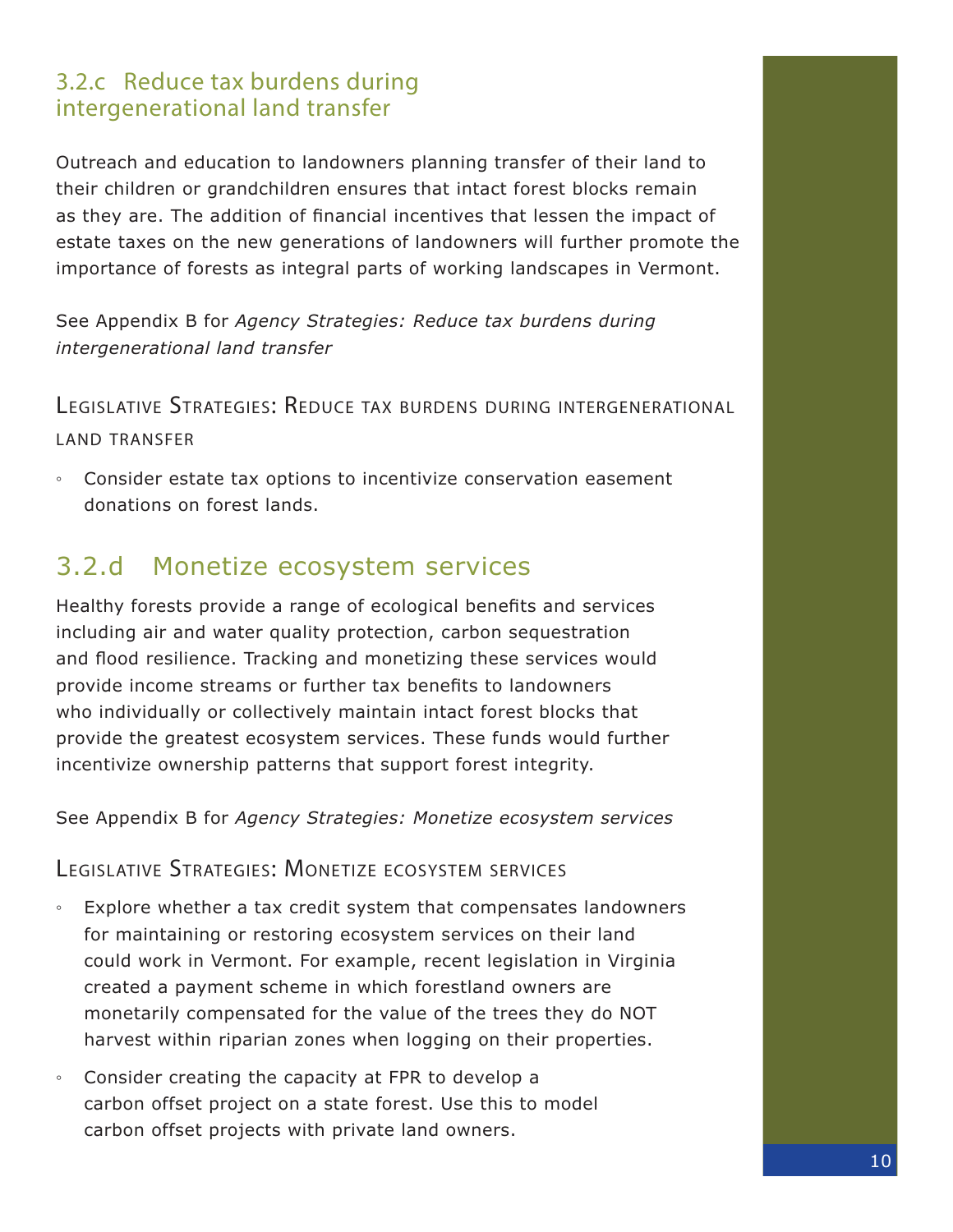# 3.3 Invest in Strategic Forestland Conservation

Vermont has a long and successful history of permanently conserving important farmland, managed forests, natural areas and recreation lands – much of it under the stewardship of ANR, particularly FPR and FWD. A network of skilled, private land trusts have developed across the state that partner with local, state and federal government to conserve land by placing easements on private land or transferring land into public ownership. Great opportunities exist to deploy Vermont's established network of conservation organizations on an enhanced and targeted conservation campaign focused on forest integrity. Permanent conservation of forestland, whether on private or public land, provides the strongest form of protection for the state's most important lands and the values and benefits they provide. While private landowners may seek to conserve forestland for varied reasons including for the financial benefit of their children or grandchildren, many are reacting to a growing awareness of forestland's importance to wildlife habitat, ecosystem connectivity, and the local economy, both in terms of forestry jobs and product sales as well as tourism revenues.

#### 3.3.a Create a robust funding source for forestland conservation

Targeted conservation of high-value forestland requires adequate funding both for the transaction costs of the initial acquisition as well as the ongoing stewardship costs associated with long-term monitoring, protection and management. Vermont has established conservation funding sources, primarily thorough the Vermont Housing and Conservation Board. These sources should be maintained and additional resources should be identified that target the conservation of lands that support forest integrity or are at risk of fragmentation. Forestland conservation should be additive to our existing conservation efforts.

See Appendix B for *Agency Strategies: Create a robust funding source*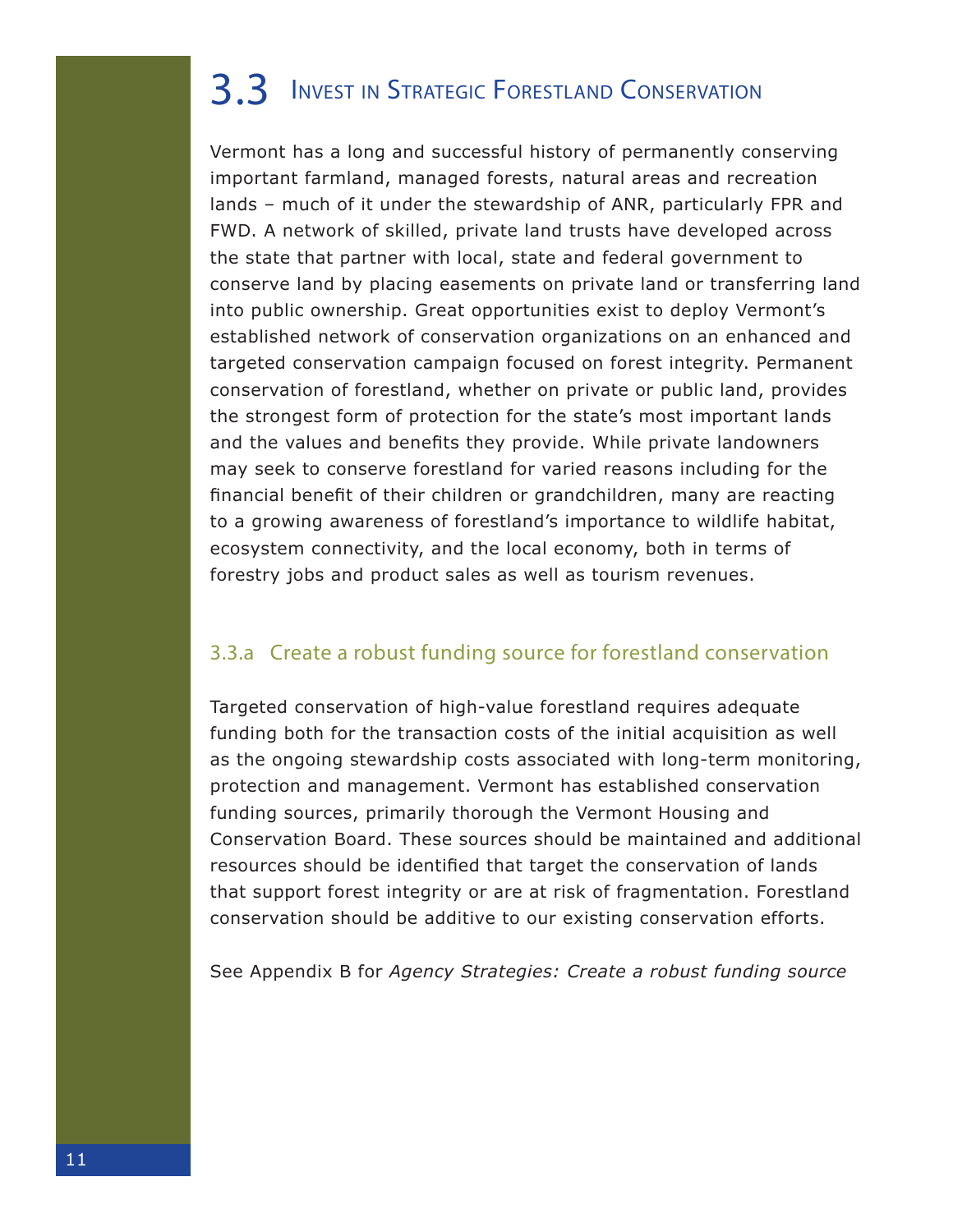#### Legislative Strategies: Create a robust funding source

- Consider alternative funding mechanisms for long-term efforts by exploring conservation bonding and authorizing transferable tax credits.
- Fully fund the Vermont Housing and Conservation Board (VHCB) at levels set forth in statute.
- Consider redirecting a portion of Property Transfer Tax Return (PTTR) revenue toward a forest integrity program at the Vermont Housing and Conservation Board after the three year dedication of PTTR revenue to the Clean Water Fund sunsets in 2019 (32 V.S.A. § 9602a).

### 3.3.b Establish a common goal and clear conservation priorities

Targeted forestland conservation that discourages fragmentation and enhances forest integrity can happen at many levels of government through work with a broad range of private partners. However, with limited resources, these efforts should be focused on protecting a clear suite of forestlands and values. In farmland conservation, investments are driven by certain metrics like the percent of primary agriculture soils, proximity to other conserved farmland, and the level of agricultural business activity. Similar metrics should be set to direct the investment of funds and efforts in targeted forestland conservation.

Currently, a range of effective tools exist to prioritize conservation areas that include Vermont Conservation Design, habitat block assessment, The Nature Conservancy's Resilient Sites for Terrestrial Conservation, the Forest Action Plan, the Forest Legacy Assessment and Need Document, the Vermont Land Trust and University of Vermont's working forest productivity assessment, rare species and natural community data, and Staying Connected resources. Additionally, DEC is working to prioritize areas of floodplain forest that provide the greatest ecosystem values for flood resilience and floodplain protection.

See Appendix B for *Agency Strategies: Establish a common goal and clear conservation priorities*

No Legislative Strategies: Establish common goals and clear conservation priorities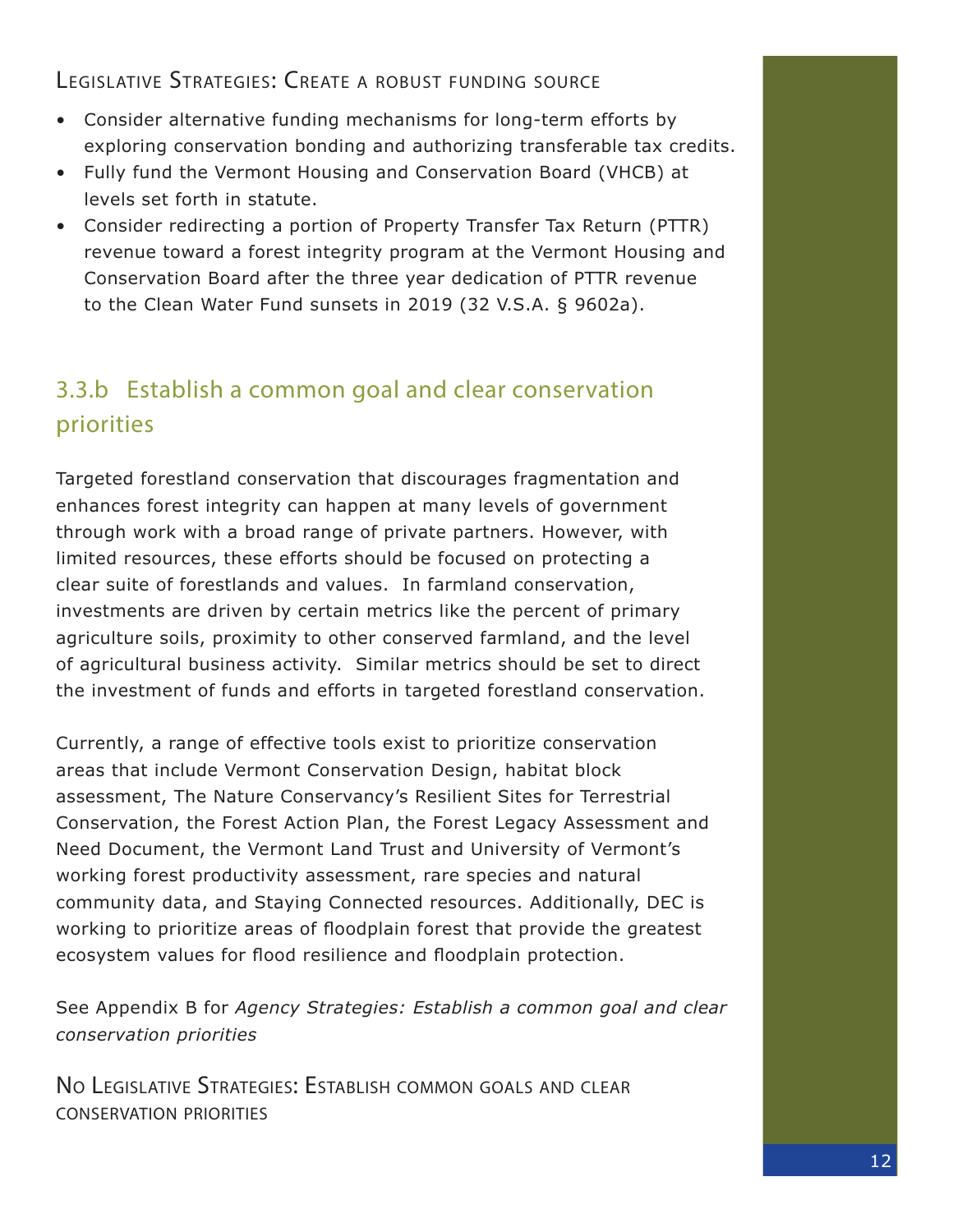#### 3.3.c Enhance forestland conservation tools and programs

Land conservation organizations will need new and expanded tools and incentives to protect high-value forest blocks prior to parcelization, especially during intergenerational land transfer. It is likely that future conservation of discontinuous small parcels will have less environmental and economic benefit and higher cost. To date, no conservation coalition coordinates and executes the economic incentives necessary to encourage conservation in estate planning.

See Appendix B for *Agency Strategies: Enhance Forestland Conservation Tools and Programs*

Legislative Strategies: Enhance Forestland Conservation Tools and **PROGRAMS** 

- Support development of enhanced tools (e.g. Lidar) for tracking forestland cover and condition and for evaluating and ranking highly productive and high-risk forests to better guide targeted conservation in high-priority forest blocks.
- Support efforts to include forestland conservation strategies in estate planning.
- Obtain support from congressional delegation to allow more forestland to be included in NRCS-funded farm easements.

## 3.4 Promote Sustainable Forestry and the Vermont Forest Economy

Vermonters depend on forests for the \$1.5 billion that forest products inject into the state's economy each year and the fundamental role they play in our tourism and recreation economies. We are increasingly aware of the many non-monetized value our forests contribute, including air and water quality protection, carbon sequestration, flood resilience, and habitat diversity and connectivity, all of which provide natural infrastructure for which we would otherwise have to pay.

We now understand that one of the best ways to avoid development of forestland is to employ careful and local forestry practices on a working landscape. Owing to many factors, including increased globalization,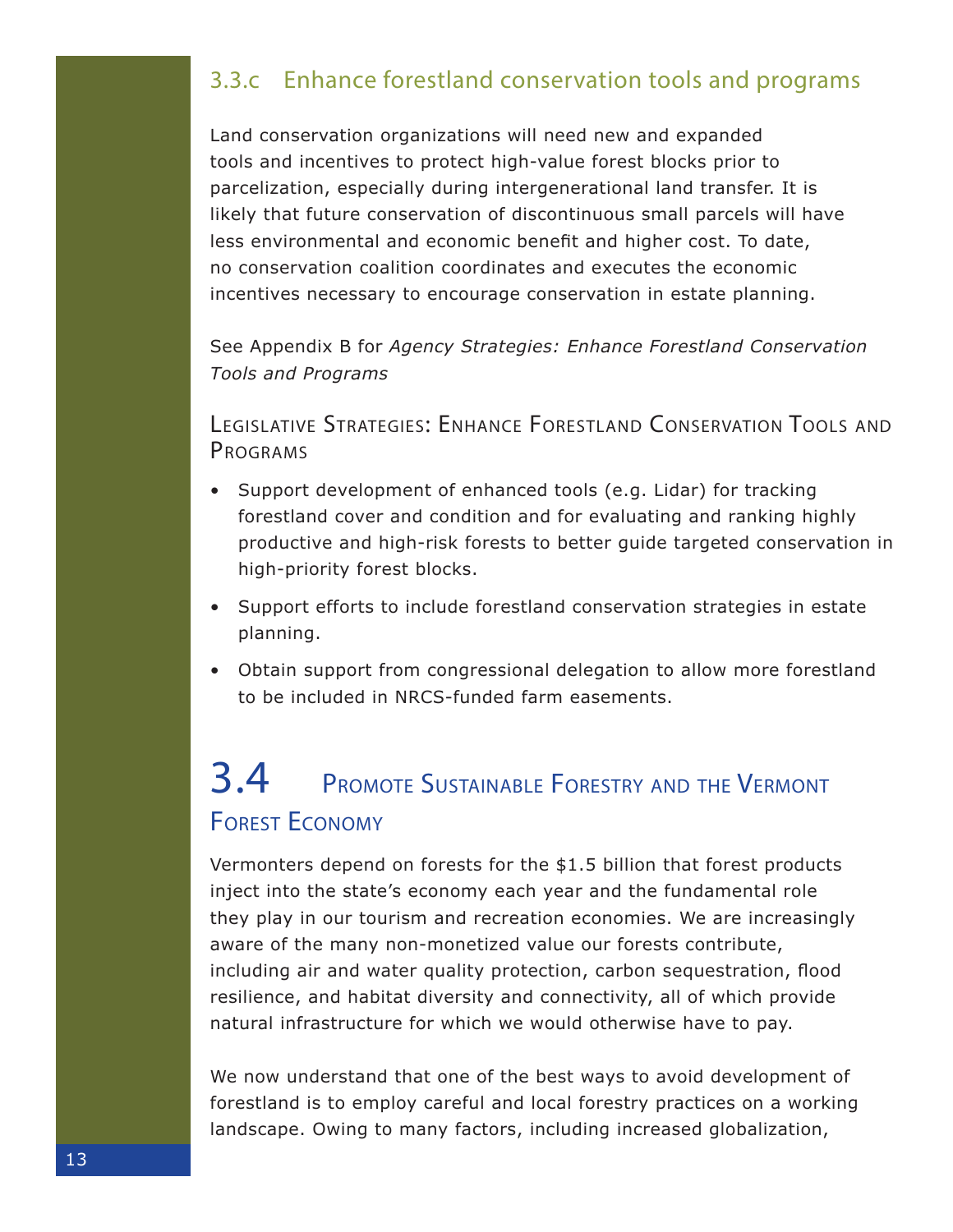prohibitive costs of energy, labor, and insurance, various regulatory burderns, and a shifting culture that does not consistently value working forests, Vermont's forest and wood products sector has been in a yearslong decline.

Bolstering the forest sector of Vermont's economy, improving market conditions for Vermont's forest products (including low-grade wood) and recognizing the economic value that forests have for recreation and tourism will strengthen the forest-based economy and promote a future of diverse, intact and healthy forests.

#### 3.4.a Support and improve training for loggers

The journey back to a thriving forest economy must include reform at all levels of the value chain that brings wood products from the forest to the consumer. Early in this chain are loggers, a stakeholder group that faces high insurance rates, limited access to professional and business development training, and frequently meets with negative public sentiment. By ensuring that loggers receive technical services that enhance their skills in business as well as in the woods, the Vermont forest economy will profit.

In Vermont, logger training is provided by the Logger Education to Advancement Professionalism (LEAP) program. LEAP is a non-profit entity governed by a board of directors and run by a steering committee composed of representatives from the Vermont Forests Products Association, FPR, University of Vermont Extension and Vermont's forest industry. The mission of LEAP is "to promote a professional approach to logging by providing the knowledge necessary for LEAP participants to work safely, efficiently, and in an environmentally conscientious manner while harvesting timber in Vermont." Expansion of the offerings and reach of the program is worthy of support because of the significant and cascading positive impact it can create.

See Appendix B for *Agency Strategies: Support and improve training for loggers*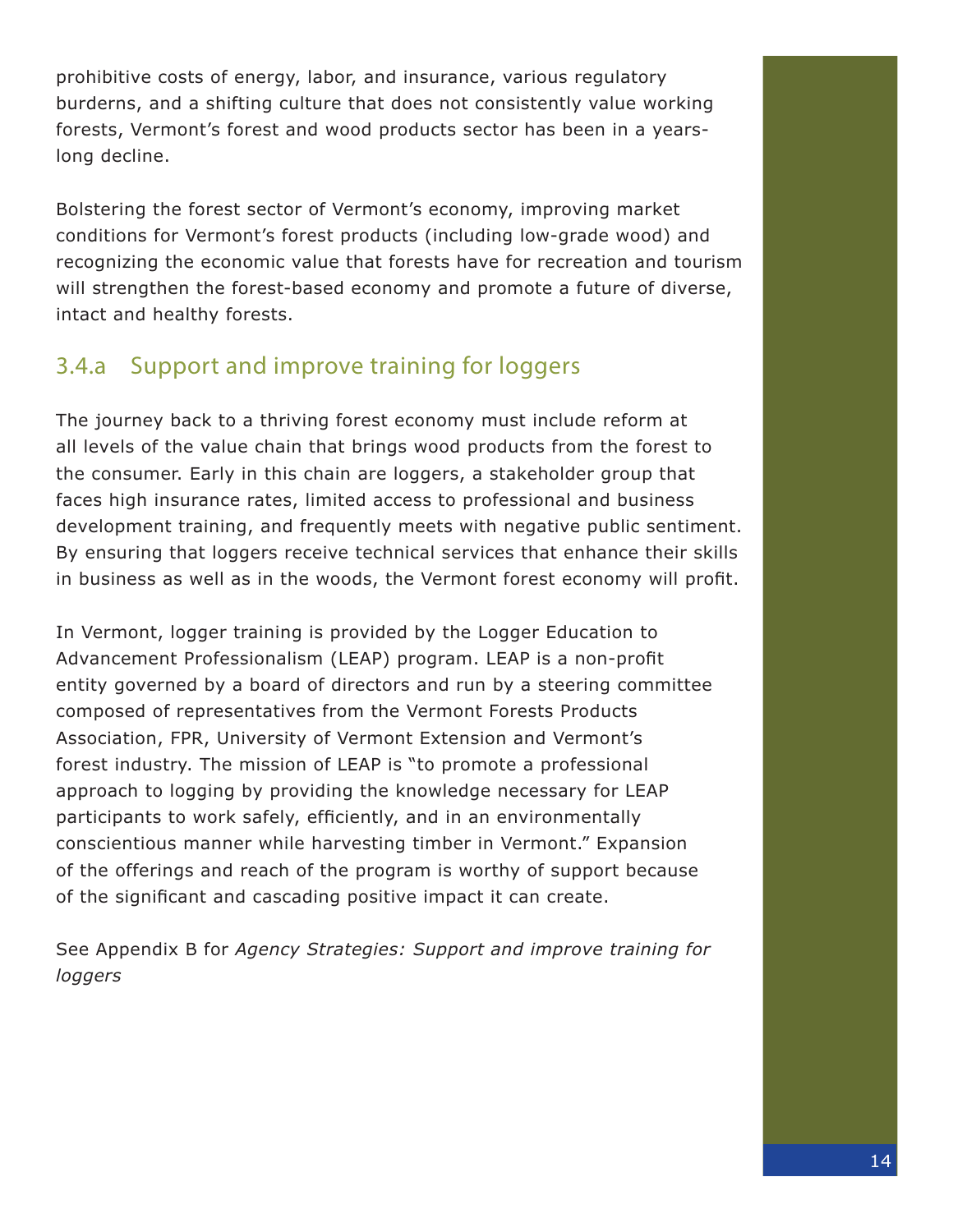Legislative Strategies: Support & improve training for loggers

- Strengthen the pipeline of loggers through in-state training programs, including vocational programs at the high school and post-high school levels through apprenticeship programs.
- Support expansion of LEAP and develop a Master Logger program to promote, highlight, and incentivize excellence in logger professionalism.
- Appoint a Legislative Committee to study cost containment opportunities and recommendations changes to Workers' Compensation law. The current formula is prohibitively disadvantageous to loggers.
- Incentivize and support a partnership between the Vermont Technical College (VTC) and University of Vermont's (UVM) 2+2 program, creating a forest technician program at VTC to feed into UVM's Forestry Program.
- Create "Stars" based rating program for loggers and others in the forest sector.

#### 3.4.b Protect and improve infrastructure that supports the local wood industry

Surveys of the Vermont forest and wood products sector identified a lack of sufficient infrastructure to support a robust marketplace. An aging workforce, older equipment, the lack of reinvestment, and uneasiness regarding the long-term supply of and demand for forest products all add to producers' reluctance to expand. State regulations, especially Act 250, make additions to existing processing or manufacturing facilities and construction of new forest products processing facilities difficult.

See Appendix B for *Agency Strategies: Protect and improve infrastructure to support the local wood product industry*

Legislative Strategies: Protect and improve infrastructure to support the local wood product industry

- Recognize the regional and international nature of wood products transactions.
- Ensure that economic development policies and practices acknowledge the role strong forest products markets have in economic development.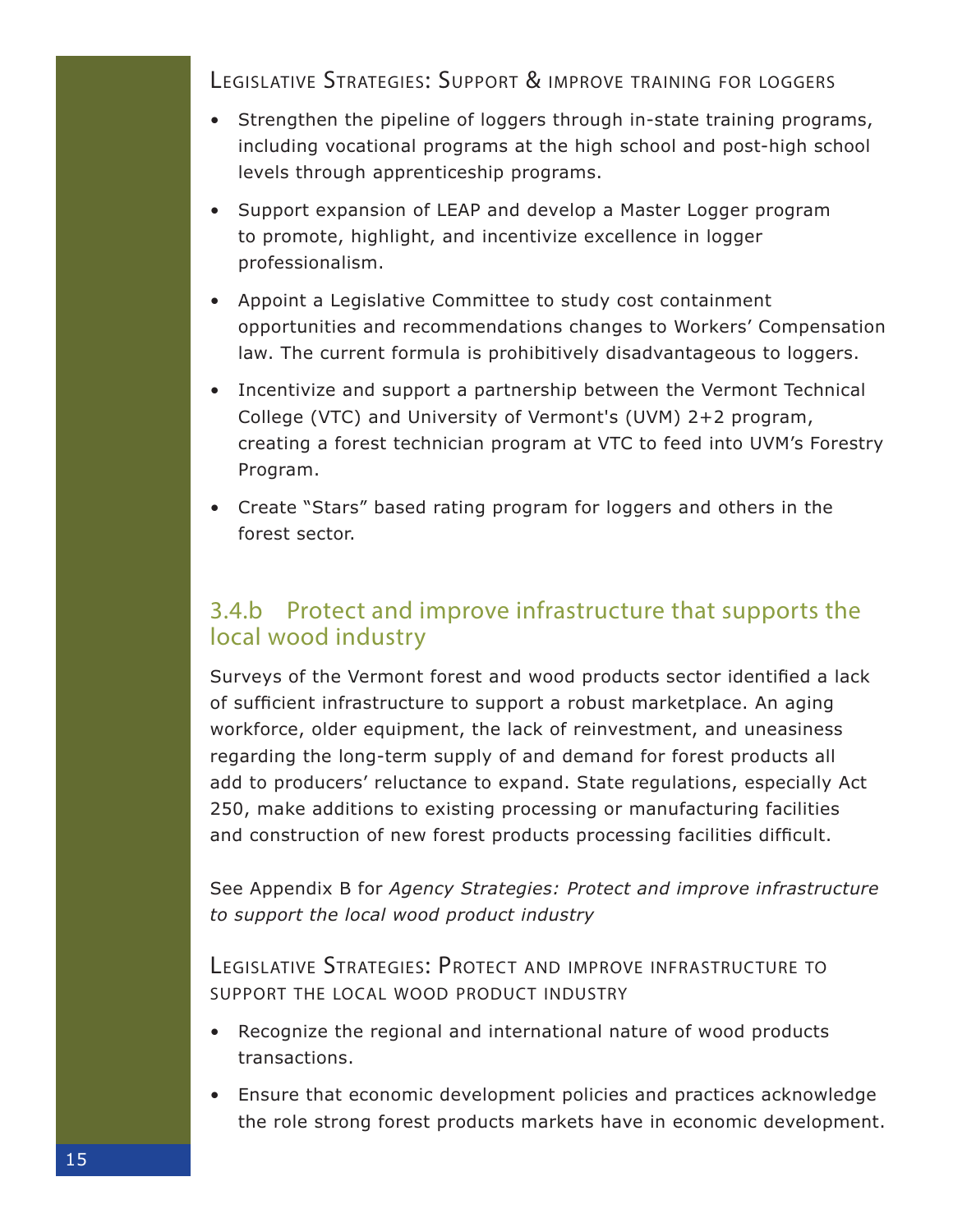- Support current legislation bolstering forests and forestry, including:
	- Forester licensing to ensure consumer (landowner) protection and forest health through requirements for adequate qualifications, experience, and professional conduct.
	- Strengthening statutes relating to timber trespass and theft, to provide enhanced landowner recourse, including institution of criminal penalties.
	- Implementing timber harvest notification system and trip-ticketing requirement for log transport to provide greater accountability and professionalism, as well as to optimize wood supply to Vermont manufacturers.
- Invest in three-phase power as critical infrastructure for wood-using industries.
- Extend existing sales tax exemptions for agricultural equipment to logging equipment.
- Support the efficient trucking of wood products by modifying VTrans restrictions on forest equipment, providing adequate road and infrastructure maintenance, and creating consistency among all trucks and weight limits on town roads.
- Consider changes to legal and regulatory requirements to support wood products industry, including:
	- Streamlining permitting for forest-based enterprises and/or reform permitting for wood processing and manufacturing facilities.
	- Establish, in statute, the right to conduct forestry operations.
- Continue and increase financial support for the Working Lands Initiative and forest viability assistance programs.
- Increase technical assistance and business planning along the forest economy value chain.
- Consider the creation of a permit specialist position within FPR to support businesses in the forest products sector to meet regulatory permit requirements.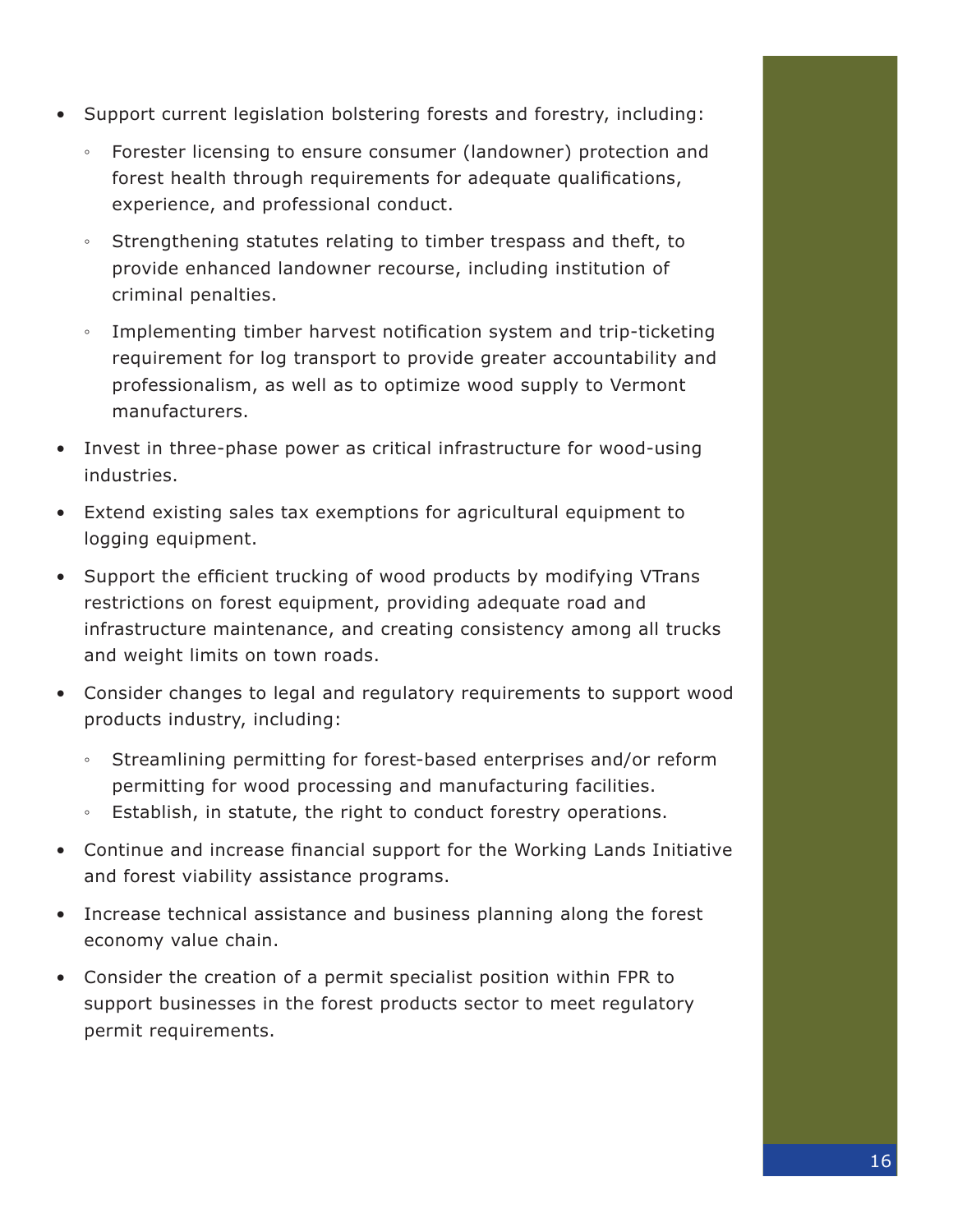#### 3.4.c Expand modern wood heating in Vermont

Despite a long and continuing tradition, only fifteen percent of Vermont's heating demand is currently met with wood. The wood energy subsector can expand to increase consumer demand for wood energy by improving the availability of high-quality wood chips, wood pellets and firewood. With the high availability of efficient, clean-burning technologies and a statewide mandate to require modern wood heat in all new construction built after 2020, the state is primed to promote opportunities for forestry practices that supply low-grade wood while improving standing timber quality and enhancing prospects for value-added durable wood products over time.

See Appendix B for *Agency Strategies: Expand modern wood heating in Vermont*

Legislative Strategies: Expand modern wood heating in Vermont

- Implement a state sales tax exemption on the purchase of qualifying modern wood heating equipment.
- Support state agencies as they consider adopting a goal of reaching thirty-five percent modern wood heating by 2030, and incorporating this goal into future state energy, carbon mitigation, working landscape, and economic development plans and strategies.
- Realign Efficiency Vermont thermal energy performance metrics to count units of fossil fuel reduction in addition to energy savings. Under the current metrics used there are "thermal energy savings" when an old oil boiler is replaced with a new, more efficient oil boiler – so they offer incentives on fossil fuel boilers. State goals are to dramatically reduce the use of fossil heating fuels so there needs to be better policy alignment.
- Reconsider Act 56 and the Tier 3 program. The current program design will result in one hundred percent compliance by the utilities installing electric powered heat pumps to displace fossil fuels, which runs counter to the original intent.
- Encourage Vermont Department of Public Service to track and report cordwood, woodchip, and bulk wood pellet prices in the same way they do with fossil heating fuels in the monthly fuel price report.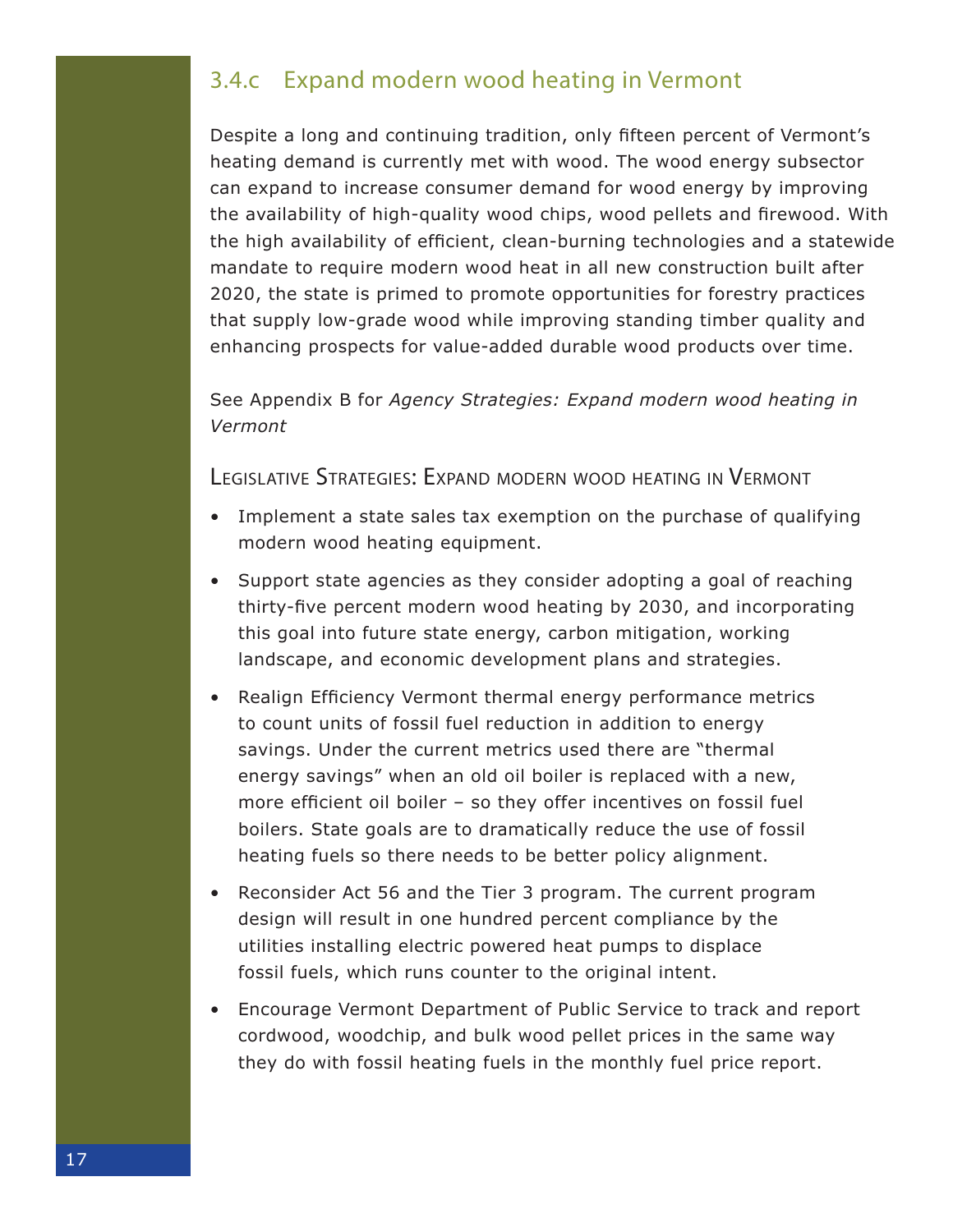- Consider establishing commercial building codes with renewable energy targets and building efficiency benchmarks (e.g. ninety percent of heating and electricity needs of all new construction completed after 2020 will be supplied by renewable energy).
- Recognize European boiler safety standards in addition to ASME standards for boilers under 1.0 million Btu/hr.
- Explore whether LiHEAP funds could be used to install modern wood heating systems.
- Examine whether a Thermal Renewable Portfolio Standard for commercial buildings would be effective to incentivize renewables, reduce carbon emissions and diversify low grade wood markets.
- Support efforts to establish a wood energy forester position within FPR.

#### 3.4.d Expand markets for Vermont wood products

Avenues to sell Vermont wood products, particularly to out-of-state markets, are largely under-represented in state-wide marketing efforts. They are also scattered throughout private companies, non-profit organizations, and government agencies that do not always maintain optimal relationships with buyers along the value chain (e.g. buyers of furniture and solid wood products, construction lumber, or low-grade wood for heating). Effective coordination of marketing of Vermont wood products will involve skills including practical visioning, systems thinking, trust and relationship building, business savvy, access to technical skills and management capabilities. Engaging the media to target landowners wishing to sell their goods and residents or tourists looking to buy them will also reframe the importance of buying Vermont-made products in a world that is also considering impacts of climate change, energy security, local economics and cultural heritage. By strengthening state-led support for private forest enterprises, Vermont will see an increase in wood-based commerce both inside and out of the state.

See Appendix B for *Agency Strategies: Expand markets for Vermont-made wood products*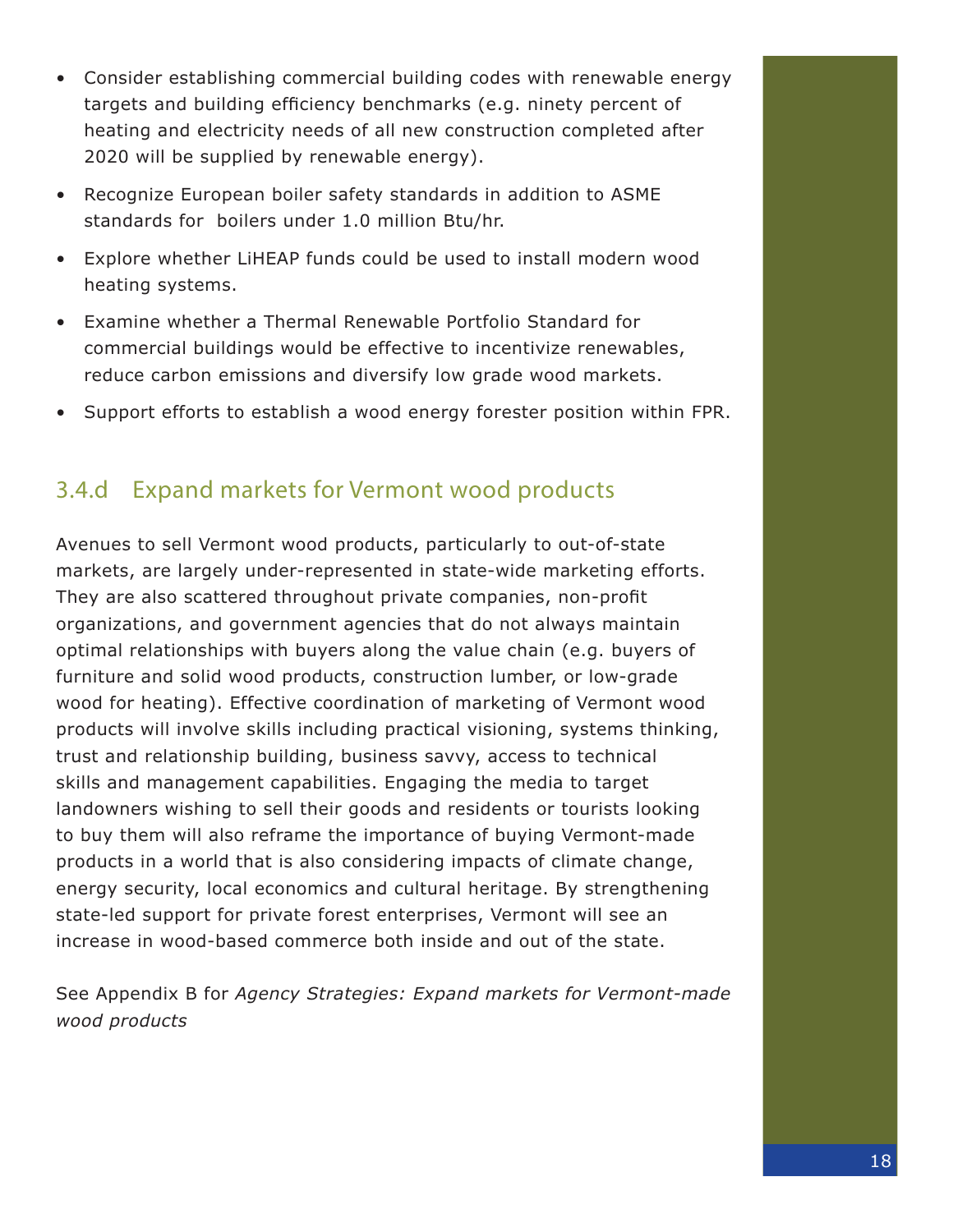Legislative Strategies: Expand markets for Vermont-made wood **PRODUCTS** 

- Support modern wood heating as outlined above in the expansion of markets for low-grade wood.
- Promote the branding of products made from Vermont wood that recognizes consumers' interest in forest health and sustainability.
- Increase the prioritization of wood for public building projects and grants. The state should be a lead innovator in the use of forest-based building products using regional species to support and highlight the role of wood in construction. Look at whether the state's institutional procurement policy could incentivize the use of Vermont wood for building projects.
- Support collaborative research, testing and verification services in both industry and state government to grow the market for Vermont-made engineered wood products.
- Support an increased in-state sawmill capacity to produce Vermontsourced wood for in-state secondary processors.
- Support development of a statewide wood supply database tool to improve efficiency, availability of raw materials, and enable just-in-time delivery.
- Encourage expansion of entry-level furniture products and flooring from native species.
- Enhance marketing of Vermont forest products and cross-promote with ongoing efforts to market Vermont food products.

#### 3.4.e Recognize and promote the value of forests in outdoor recreation and tourism

Outdoor recreation and tourism are major factors in Vermont's economy and they rely heavily on the attraction people have to the working landscape of the state. Visitors to Vermont contribute \$1.9 Billion to the state's economy each year, an economic value that is often not captured by the forest and wood product businesses that sustain the working landscape visitors come to see. Managing forests correctly will ensure the long-term rural nature of the many portions of the state used for forest-based recreation and tourism. Further, public recreational use of public and private forestlands fosters a connection with land that will result in broader support for sustaining the forested landscape.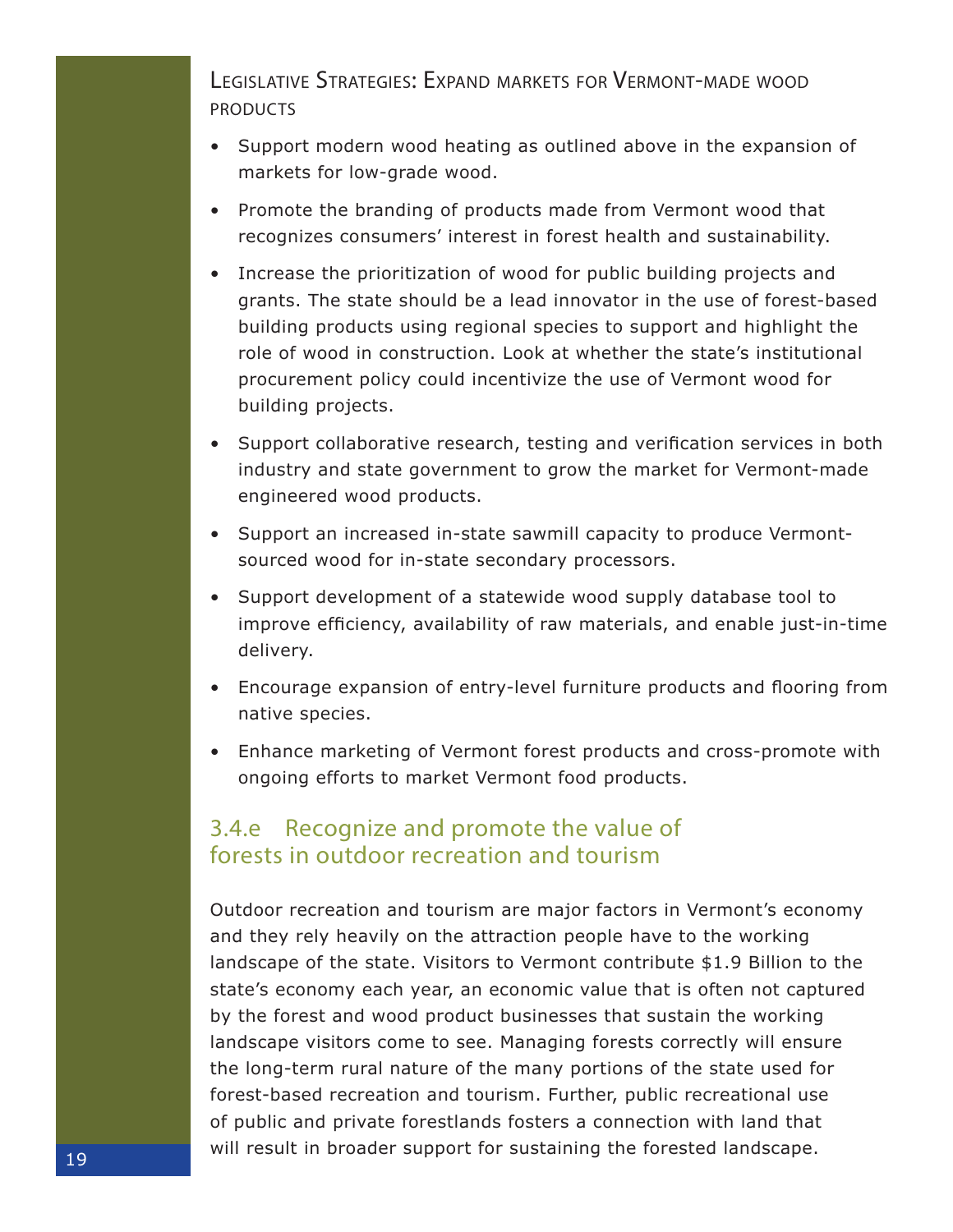See Appendix B for *Agency Strategies: Recognize and promote the value of forests in outdoor recreation and tourism*

Legislative Strategies: Recognize and promote the value of forests in recreation and tourism

- Develop and expand recreation and tourism uses within the forest economy by:
	- Incentivizing public access to private lands (consider models such as the Public Benefit Rating System), providing funding for a grants program to help private landowners manage the public use of their lands, considering public education about existing landowner liability laws, and offer private landowner ombudsman services in the Attorney General's Office to provide advice regarding timber trespass, nuisance wildlife, and liability;
	- Explore possible new funding mechanisms to support expanded recreation and tourism;
	- Clarify that trails in the VT Trail System are considered public assets under ACT 250 and thus are subject to public project jurisdiction thresholds;
	- Consider ways to streamline the permitting process for minimal impact recreation projects;
	- Lift the gas tax cap on the in-state recreation trail program funds.

## 4. CONCLUSION

Forests provide Vermonters with enormously valuable benefits and a range of critically important services. Functioning natural systems and a thriving forest economy, including the tourism, outdoor recreation, and Vermont quality of life it supports, all rely on maintaining blocks of healthy, contiguous forests across Vermont's landscape.

But Vermont's forests are increasingly being parcelized and fragmented. We lack sufficient legal, economic, and institutional policy frameworks to ensure that the many benefits of forest health, integrity and productivity will continue to accrue in society.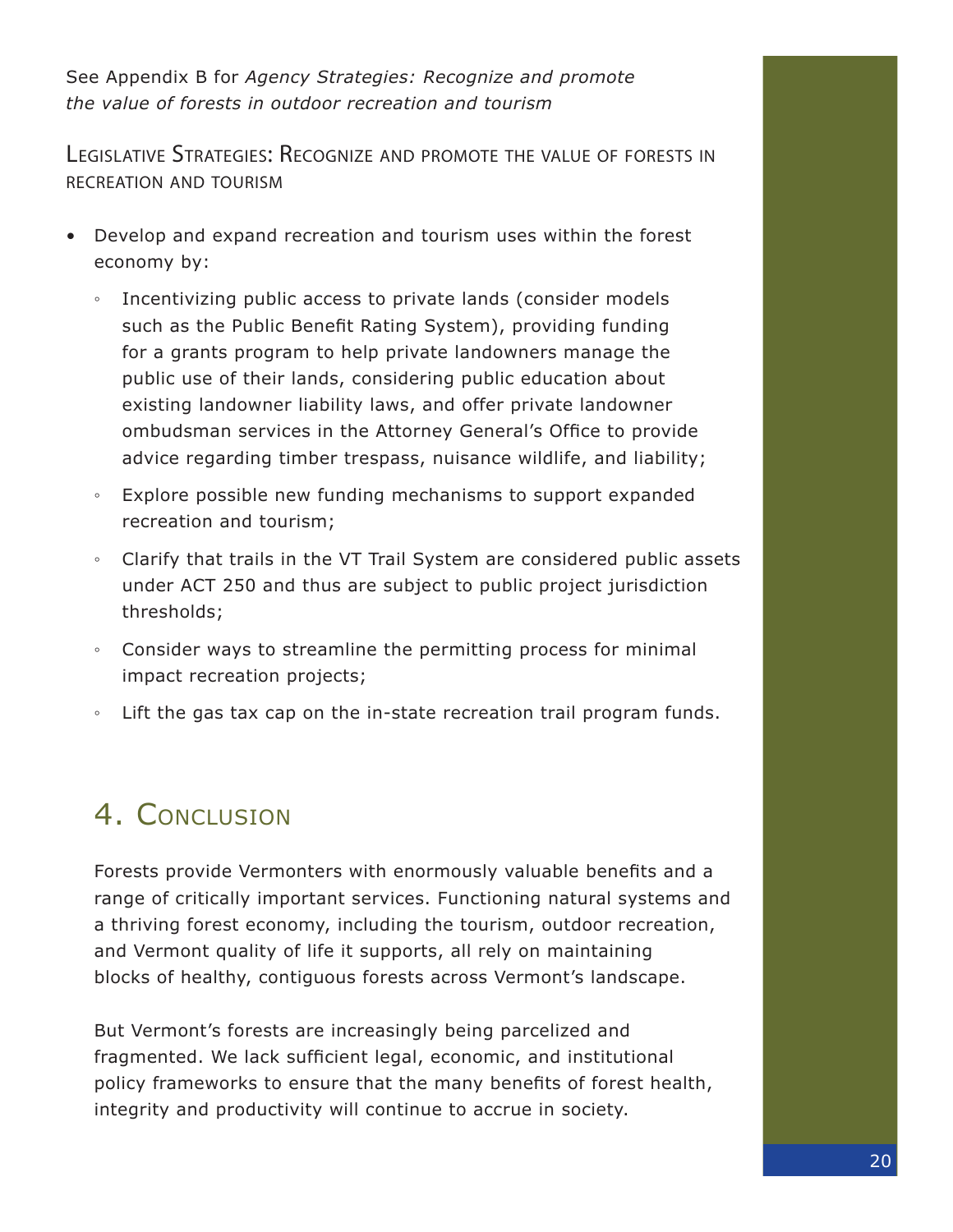Our forests have the potential to provide an abundance of economic, ecological, and social benefits long into the future; decisions and actions taken today will influence Vermont's forests and their value to Vermonters for generations to come. We will need to be proactive, strategic, and multifaceted in sustaining forest health, integrity and productivity.



**Vermont Department of Forests, Parks and Recreation 1 National Life Drive Montpelier, VT 05620-3801 www.anr.vermont.gov/ forests-parks-rec ANR.Parks@vermont.gov**



21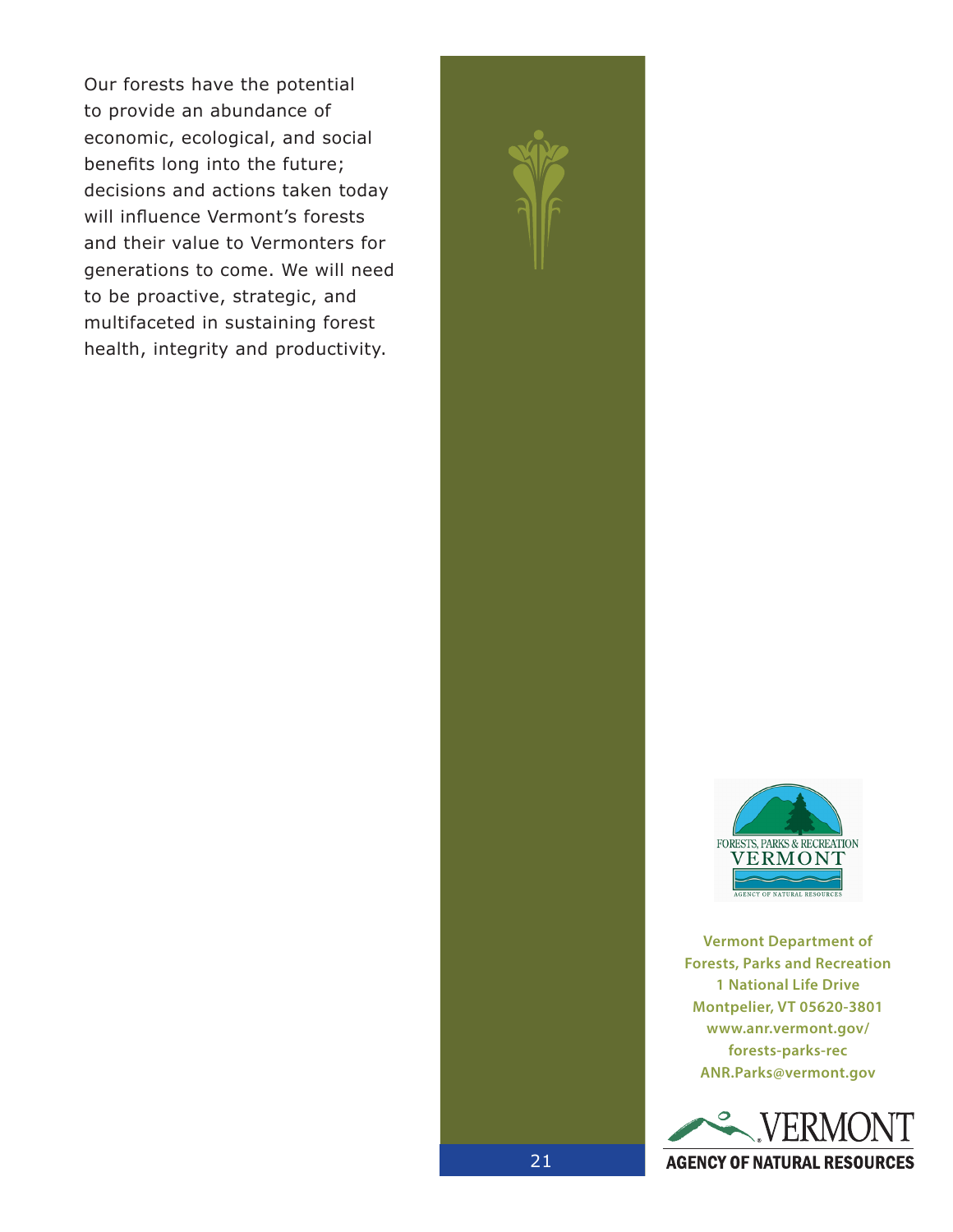## Appendix A: The Value and Benefits of Healthy Forests

As set forth in the Act 118 2015 Vermont Forest Fragmentation Report, intact and healthy forests provide Vermonters with vast ecological benefits and critical economic and social services. Forests are the foundation of the region's ecosystems, providing the free and seemingly invisible services that support our health and well-being, including carbon sequestration, flood resilience, habitat diversification, water quality control, and climate change mitigation. At the same time, forests also provide economic benefits garnered from timber harvests for wood fuel and the manufacturing and sale of wood products, and from recreation and tourism dollars spent because of the leaf-peeping, hunting, fishing, hiking, skiing, snowmobiling, and wildlife viewing that intact forests afford.

Yet for the first time in a century, Vermont is losing forestland again. There is no credible assurance that this trend of forest conversion and loss will cease, and despite our forests' remarkable history of resilience, there is no guarantee that forest losses will be reversed or forest integrity restored. The rate of new development is increasing twice as fast as the state's population, primarily in rural areas.

Forest fragmentation is breaking larger, contiguous forested areas into smaller pieces, typically through the construction of roads, utility corridors, subdivisions or agricultural development. The demographics of the state's landowners also shed light on the future of forestland ownership and management with respect to intergeneration land transfers. The majority of primary forest owners in Vermont are males over the age of 55; in addition, 15% of all forestland is owned by people over the age of 75, representing a particularly immediate threat of forest conversion and loss. Social and economic factors will likely deter a number of these older landowners from passing on their ownership within the family and to instead sell their holdings, many of which will become smaller parcels owned by many different people.

The impact of forest fragmentation goes beyond the simple number of forest acres lost to human occupation or harvest. Fragmentation increases isolation between forest communities, diminishing the connectivity that plants and animals require to maintain viable populations with sufficient genetic diversity. Additionally, small forest parcels are subject to increased "edge effects," or changes in light, moisture, temperature, and wind conditions in the forest interior that occur when forestland is converted to agricultural use or developed. The dominating effect of neighboring non-forest land affects the health, growth and survivability of trees, flowers, ferns, and lichen that create the ecological communities found within interior forests. Changes in these communities further impact the species that need the diverse vegetation structure of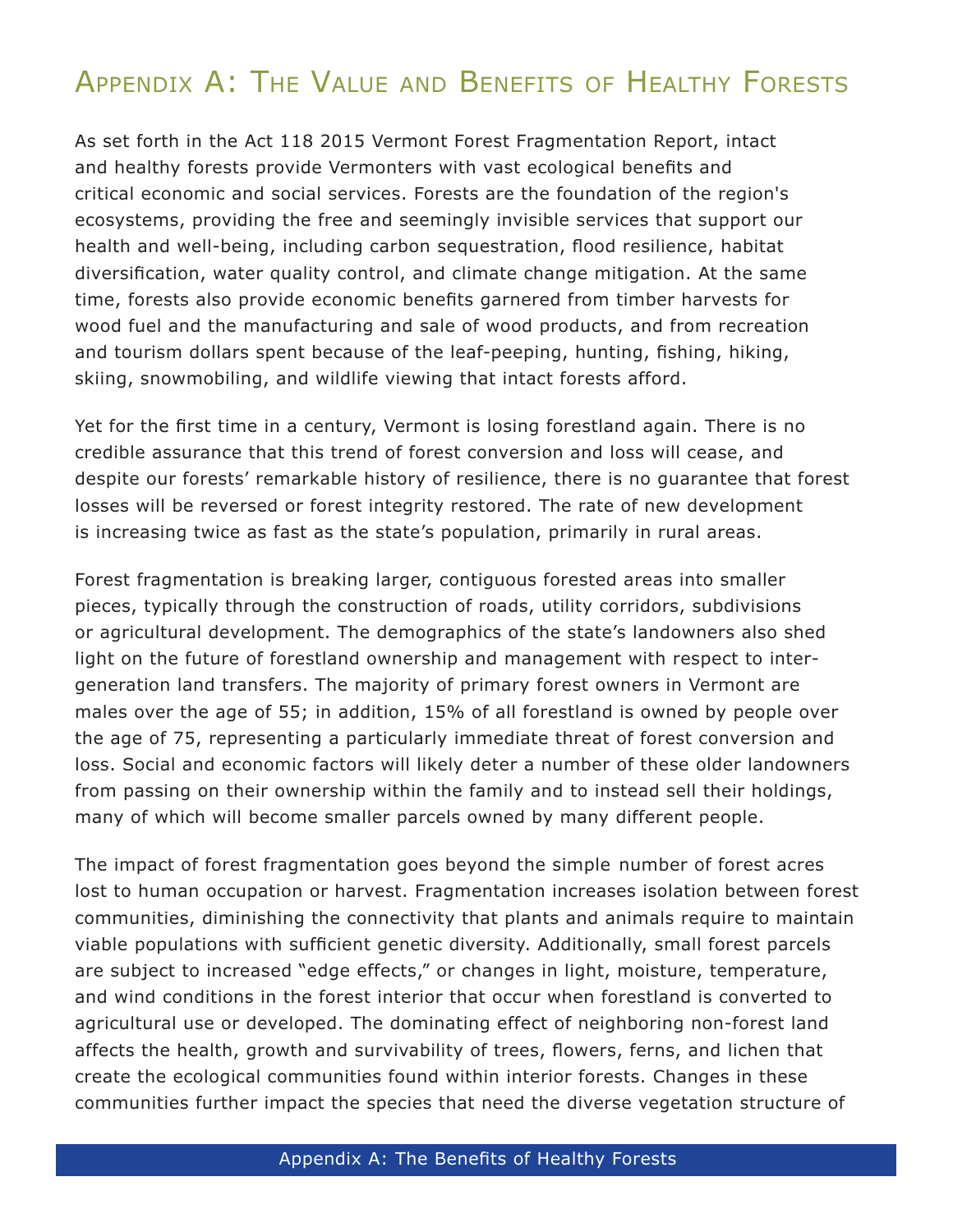interior forests for their unique nesting, feeding and other habitation requirements.

While state policy encourages forestry practices that sustain the critically important ecosystem goods and services that forests provide, practicing responsible forestry in small forest fragments is operationally impractical, economically nonviable, and increasingly culturally unacceptable. As these viable practices are lost, so too are the environmental, economic and social benefits that come from them. As landowners consider the future of their forests, the state is at a critical point where the drivers of forest fragmentation, including parcelization and subsequent development of contiguous forest blocks, could easily offset the practice of responsible forestland conservation.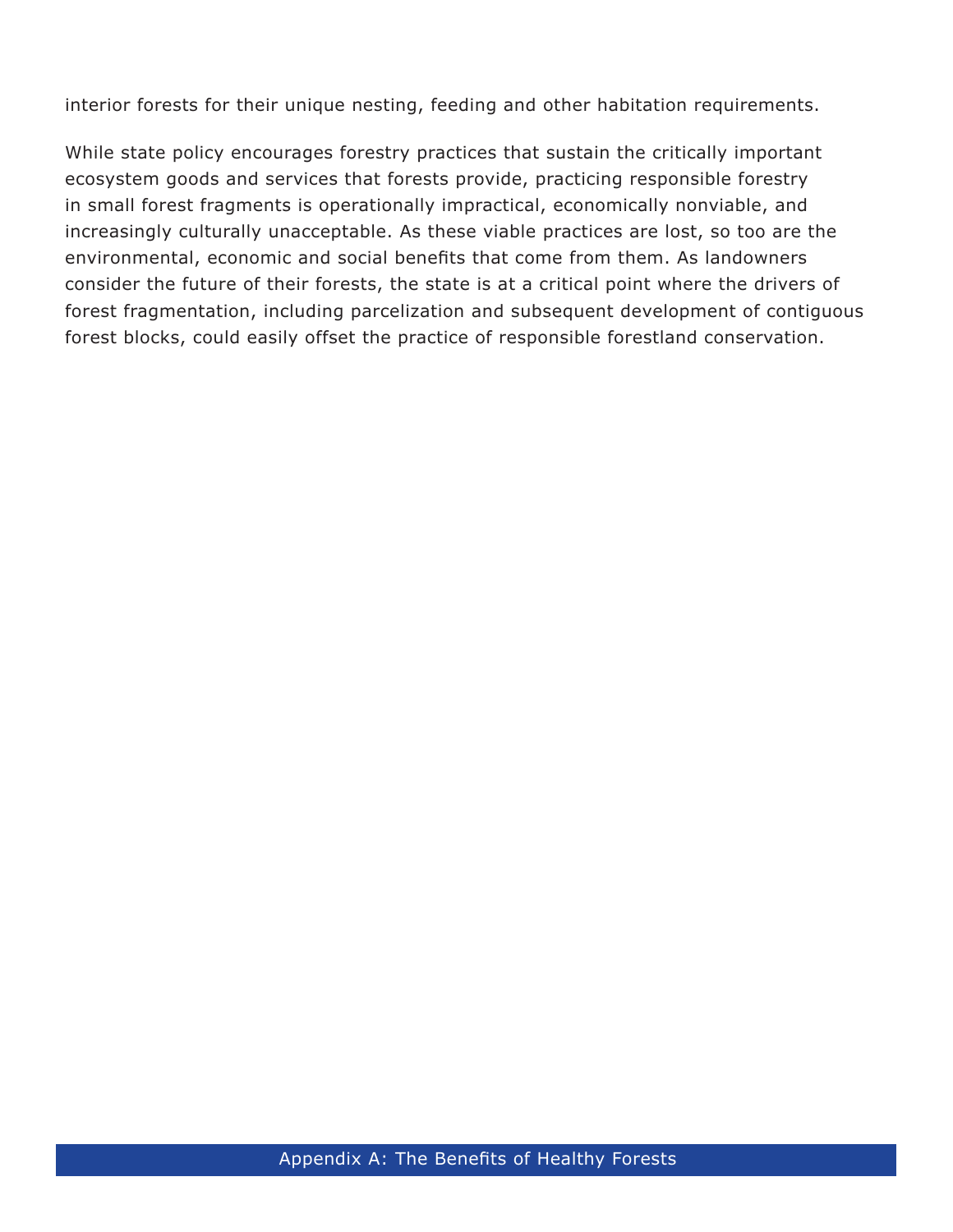## Appendix B: Agency Strategies

## 3.1 SUPPORT OUTREACH AND EDUCATION ON FOREST VALUES AND BENEFITS

Staff in ANR, including the county foresters, state lands foresters, forest health specialists, wildlife and wetland biologists, watershed coordinators, and many other staff scientists, encourage and assist landowners in maintenance of the working landscape and wise stewardship of their forests and associated terrestrial habitats and aquatic resources. Through delivery of the UVA program, on-the-ground technical assistance, financial incentives, and broad array of educational outreach strategies, ANR staff deliver many forms of landowner assistance. ANR also supports the work of outside partners and existing peer-to-peer programs such as the Tree Farm Program run by the Vermont Woodland Association and Vermont Coverts, which offer alternative ways to provide landowner assistance and education, and develop lasting relationships in support of wise forest management. All of these efforts are valuable, though the growing understanding of the causes and impacts of fragmentation necessitates coordination within ANR and among partners, and requires focused strategies and investments to promote forest integrity and thwart fragmentation.

#### 3.1.a Support landowner assistance and education

- Develop key messages around the concept of forest fragmentation and the economics of conservation and incorporate them into the delivery of Agency programs.
- Increase crossover, communication and coordination for landowner technical assistance efforts within the Agency of Natural Resources to minimize redundancy and build synergy. This may include the development of metrics and design of systems to monitor departmental program success and improve the management of ANR education and assistance efforts.
- Expand support of landowner assistance programs such as Coverts, Vermont Woodland Owners Association, Vermont Audubon, and UVM Extension through allocation of FPR and F&W staff time to partnerships on outreach events, grant opportunities, and development of educational materials and programs to reach forestland owners. Support of, and partnership with, these organizations will unify messaging and leverage outside support to advance common forest conservation objectives to reach more landowners and inform management choices on more forest acres.
- Promote estate succession and planning efforts with partner organizations through the development and delivery of succession planning tools, resources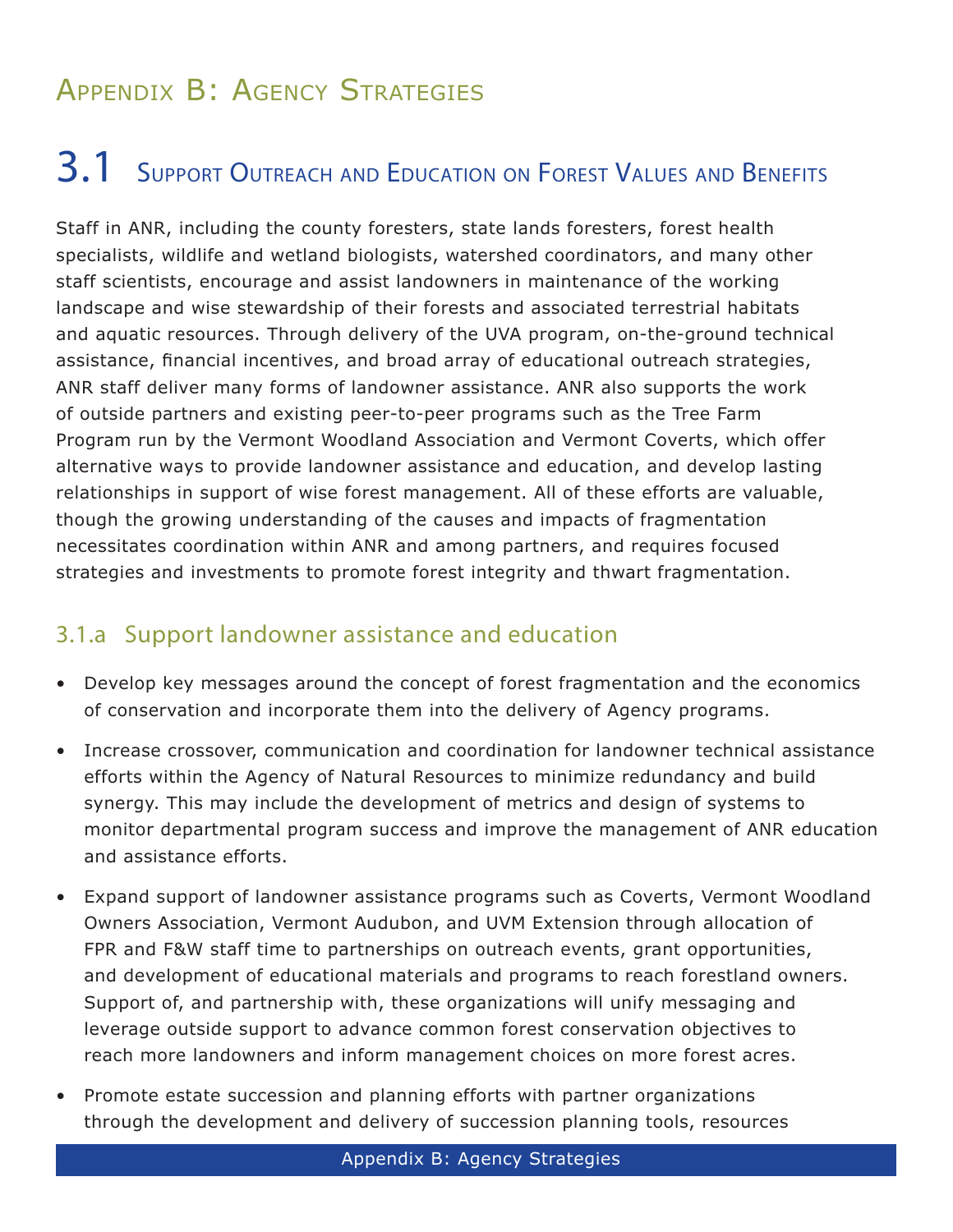and pursuit of grant opportunities in order to reduce the parcelization and fragmentation that occurs through intergenerational transfer of land.

- Expand target audiences for conservation education and technical assistance to include professions providing services to landowners that facilitate fragmenting activities. This will increase the capacity of these professionals to develop and present options to landowners that would limit fragmentation or degradation to forest health. Audiences may include estate lawyers, engineers, realtors, developers, and loggers.
- Develop outreach strategies to engage landowners with contiguous forest across parcels to increase the numbers of landowners receiving education and technical assistance, and support neighbor-to-neighbor collaboration to achieve landscape level impacts in priority forest blocks.
- Develop outreach strategies to inculcate landowners with the same attachment to and support for forestland conservation that they now routinely feel for farmland conservation. This will require a "values" initiative.
- Work cooperatively with F&W to reach out to sportsmen and sportswomen and promote awareness of the benefits forests provide.

### 3.1.b Provide technical assistance to towns, regional commissions and watershed groups

- Ensure ANR staff is trained and available to provide technical assistance, including the use of model language to support municipal and regional planning processes that guide development patterns and have implications for forest integrity. Planning processes that may be supported include development of town plans, subdivision and zoning regulations, and landscape prioritization efforts.
- Increase crossover, communication and coordination between the Agency programs and external watershed groups and Regional Planning Commissions (RPCs).
- Integrate ANR anti-fragmentation messaging into the watershed basin planning contract with the RPCs and recognizing the benefits of large forest blocks to clean water and flood resiliency.
- Use the Conservation Design map created by F&W to identify key corridor protection areas that also provide protection for water quality. Train staff to use these maps and support their use in other planning efforts. Integrate these key corridor protection areas into the Tactical Basin Plans.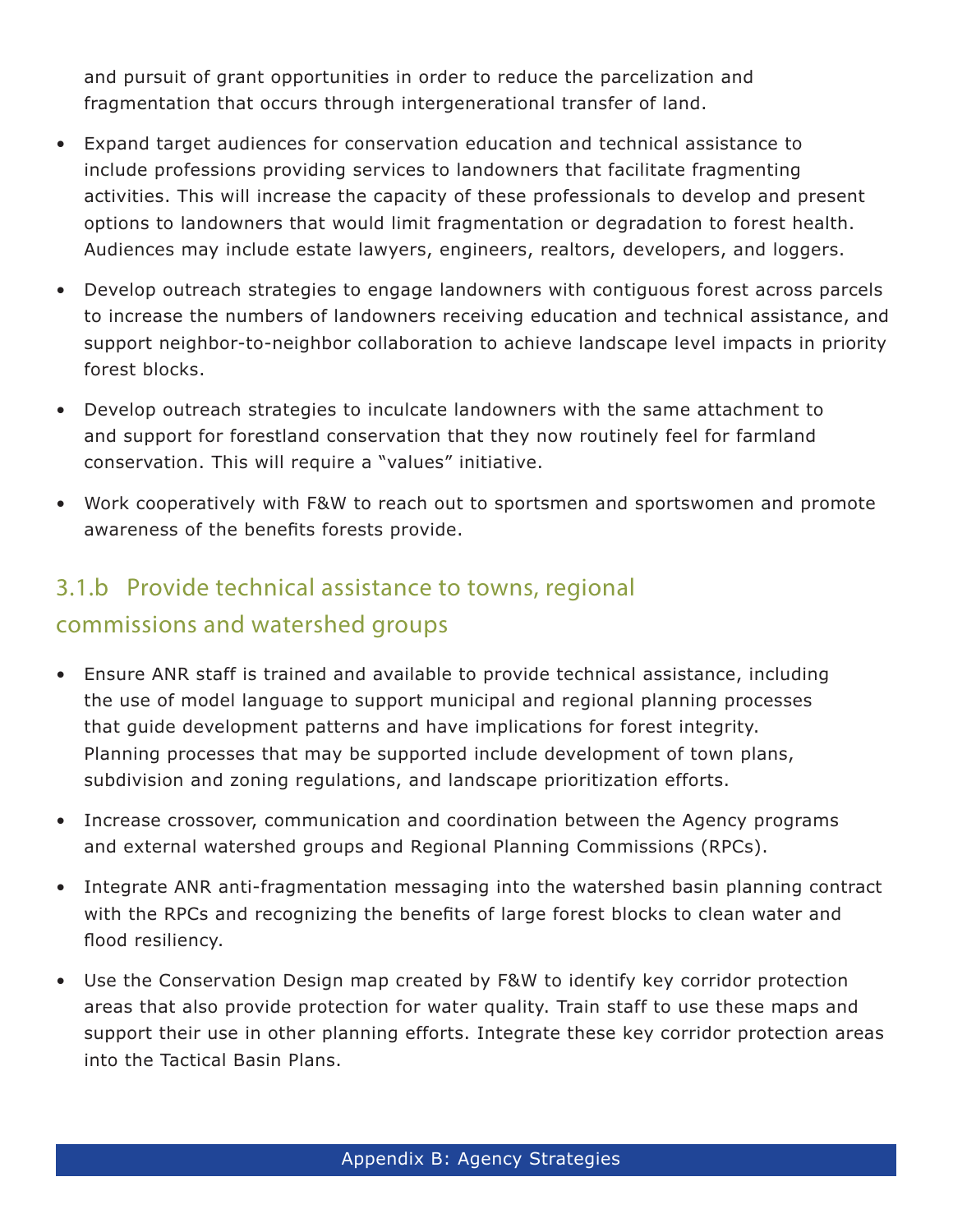- Work with the Association of Vermont Conservation Commissions to incorporate antiforest fragmentation concepts and large block conservation into their trainings and communications.
- Continue to provide education to realtors, attorneys, engineers etc. on land use planning, succession planning, silviculture, and conservation easements.
- Support and collaborate with both the Vermont Center for Geographic Information and the Rubenstein School of Environment and Natural Resources Spatial Analysis Lab to maintain and regularly update a comprehensive conserved lands map that includes The Nature Conservancy, the Vermont Land Trust, Conservation Fund, and state, local, and private properties to produce updated maps every five years. If funding is available, use Lidar to develop these tools further and incorporate a process for tracking changes in forestland and quantifying fragmentation over time.
- Support staff (three additional habitat biologists) to enhance outreach to towns and regional commissions and leverage the work of UVM Extension, the Association of Vermont Conservation Districts, the Vermont Natural Resources Council, the Vermont Monitoring Cooperative and other research groups.
- Continue to apply for and leverage federal State and Private Forestry competitive grants that look at landscape-scale conservation management and planning.

#### 3.1.c Promote livable downtowns

- Coordinate with the Agency of Commerce and Community Development and DEC market and regulatory strategies, including tax-based and regulatory incentives, that promote compact and livable downtowns. Foster additional investments in town infrastructure, such as shared septic, that will increase clustered development.
- Continue to work with partners including Vermont Natural Resource Council to provide workshops that educate towns, developers, engineers and others to the benefits of clustering built infrastructure and minimizing forest fragmentation.
- Support FPR's Urban and Community Forestry Program and efforts to build municipal capacity.

### 3.1.d Engage schoolchildren

ANR is engaged in many outreach and educational programs for youth of all ages already addressing the issues of forest conservation and land use. These current programs can be strengthened and augmented by additional information and tools to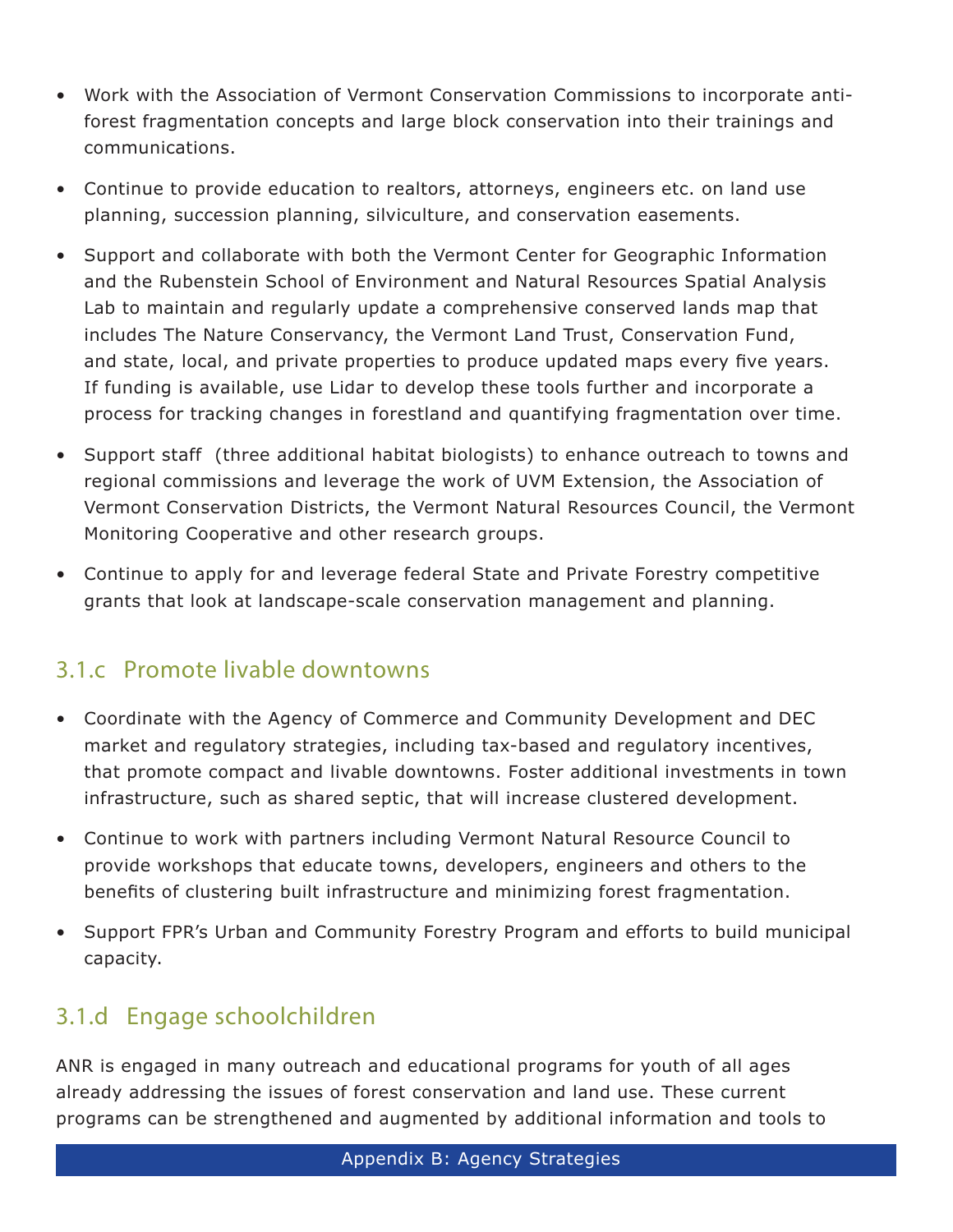engage teachers and students in issues of land use, planning, and forest fragmentation. Some of the current programs are Forest For Every Classroom, Project Learning Tree, Envirothon, Arbor Day, the Wildlife Management for Educator's course, Project Wild, Project WET, the park interpreter program, and conservation camps for youth.

- Work cooperatively with other conservation education organizations to create supplemental activities and curriculum materials based on anti-forest fragmentation content we can all use with our existing programming. Partner organizations that would benefit from this are UVM Place, Four Winds Nature Institute, Statewide Environmental Education Programs, Vermont Tree Farm, Shelburne Farms, and Marsh-Billings-Rockefeller National Historical Park.
- Supplement existing teacher professional development workshops with Biofinder, the state's biodiversity mapping tool. This addition to current professional development opportunities will provide teachers and students with high level information on ecosystem services and conservation issues locally and statewide.
- Create incentives for municipal planning bodies to recruit secondary students into their organizations. Provide training tools, including the current NR1 and NR2 courses, to participating municipal planning bodies to prepare and train secondary school students.
- Develop an annual statewide competition or "green certification" program for schoolchildren who complete specified forest- and forest-health related projects.
- Create Vermont specific habitat connectivity and working forest materials to integrate into existing pre-K-12 conservation education and outdoor recreation programs in ANR (e.g., hunter education, Let's Go Fishing, Project WILD, Project Learning Tree, etc.).
- Take advantage of the new federal funding sources for environmental education in K-12 education and standards development from the *Every Student Succeeds Act—21st Century Schools*.
- To sustain momentum on this issue, create a campaign to share current Vermont land use, working landscape, and forest connectivity information with all of ANR to encourage continued focus on this important issue in all outreach and education programming.
- Assist technical high school natural resource instructors to ensure students at their schools achieve competency in the employability categories, particularly those addressing application of "Best Management Practices with Land, Soil and Water Conservation" on the Vermont Forestry and Natural Resources Competency List.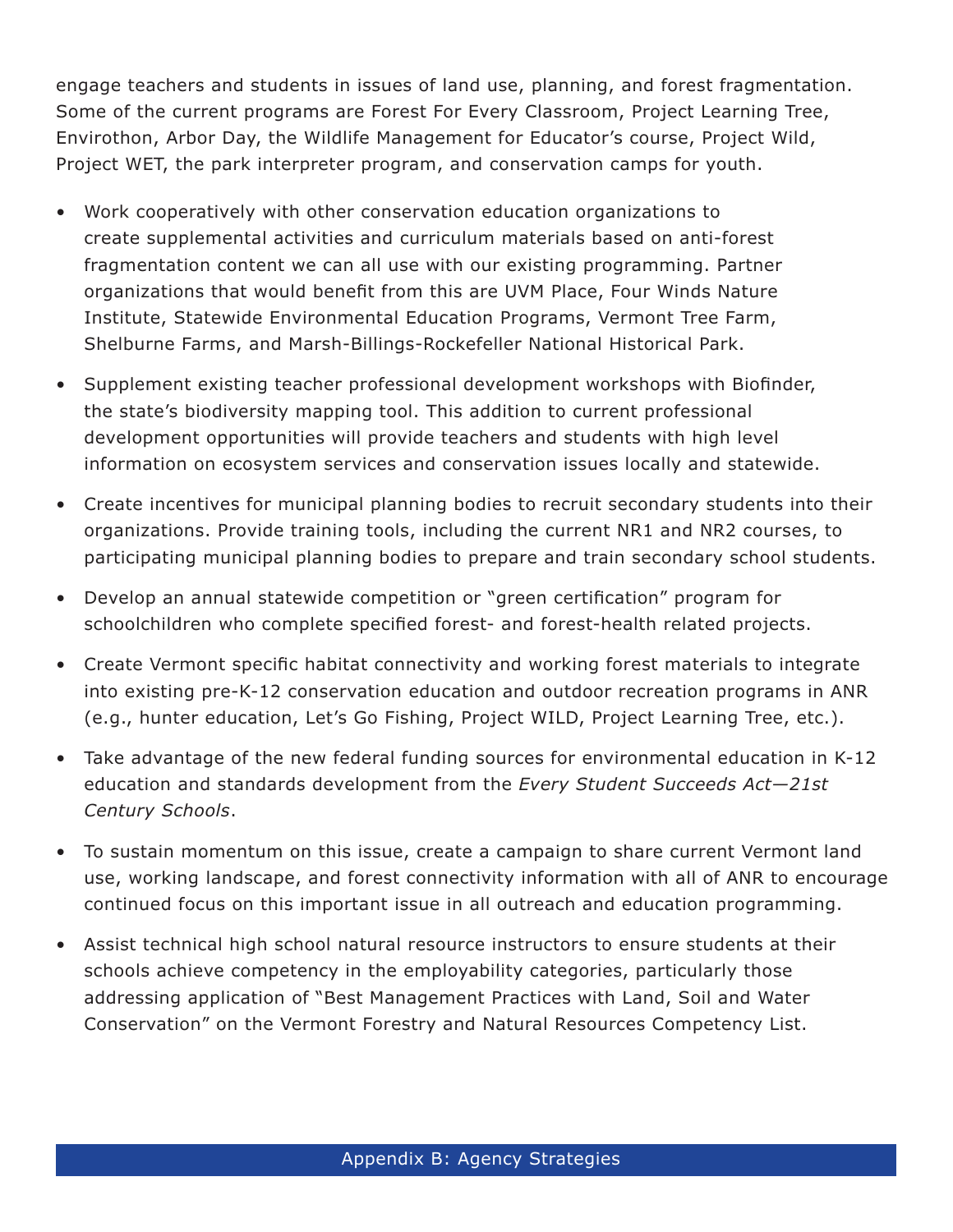# 3.2 Increase Landowner Incentives to Keep Forests Forest

### 3.2.a Support Use-Value Appraisal ("current use")

Currently, the FPR implements policies and programs that assist forestland owners through the role of the FPR County Forester. Serving as the Department's public face in its work with private landowners, county foresters provide a myriad of services to forestland owners, consulting foresters, schools and municipalities to maintain forest health and the ecologic, economic and social benefits provided by forests. With 80 percent of Vermont's forest in private ownership, it is critical that the state aid in providing forestland owners with the information and tools they need to make informed decisions on this valuable assets. County foresters, working with landowners and consulting foresters, aim to strike a balance between protecting private rights and providing for public interests. Additionally, county foresters try to support local economic activity from forestry operations while protecting environmental quality.

One of the key functions of a county forester is to encourage and assist landowners in the maintenance of their productive forestland, an opportunity made possible through the administration of the UVA. The Forestland and Conservation land aspects of UVA are delivered by the county foresters in partnership with the Division of Property Valuation and Review at the Department of Taxes.

• Continue to provide administrative support to the UVA program, emphasizing ways to improve delivery and outcomes including healthy forests and healthy forest economies.

### 3.2.b Modernize Vermont's property tax system

- Support efforts and programs outlined in the 2016 Vermont Forest Action Plan and 2016 Wildlife Action Plan.
- Support conservation organizations and landowner associations in evaluating, tracking and developing programs to address forest fragmentation.

### 3.2.c Reduce tax burdens during intergenerational land transfer

• Explore potential incentives for maintaining land in forestry after intergenerational transfer (e.g. reduced estate tax obligation following certification that land will be managed in forestry for a set period of years following transfer).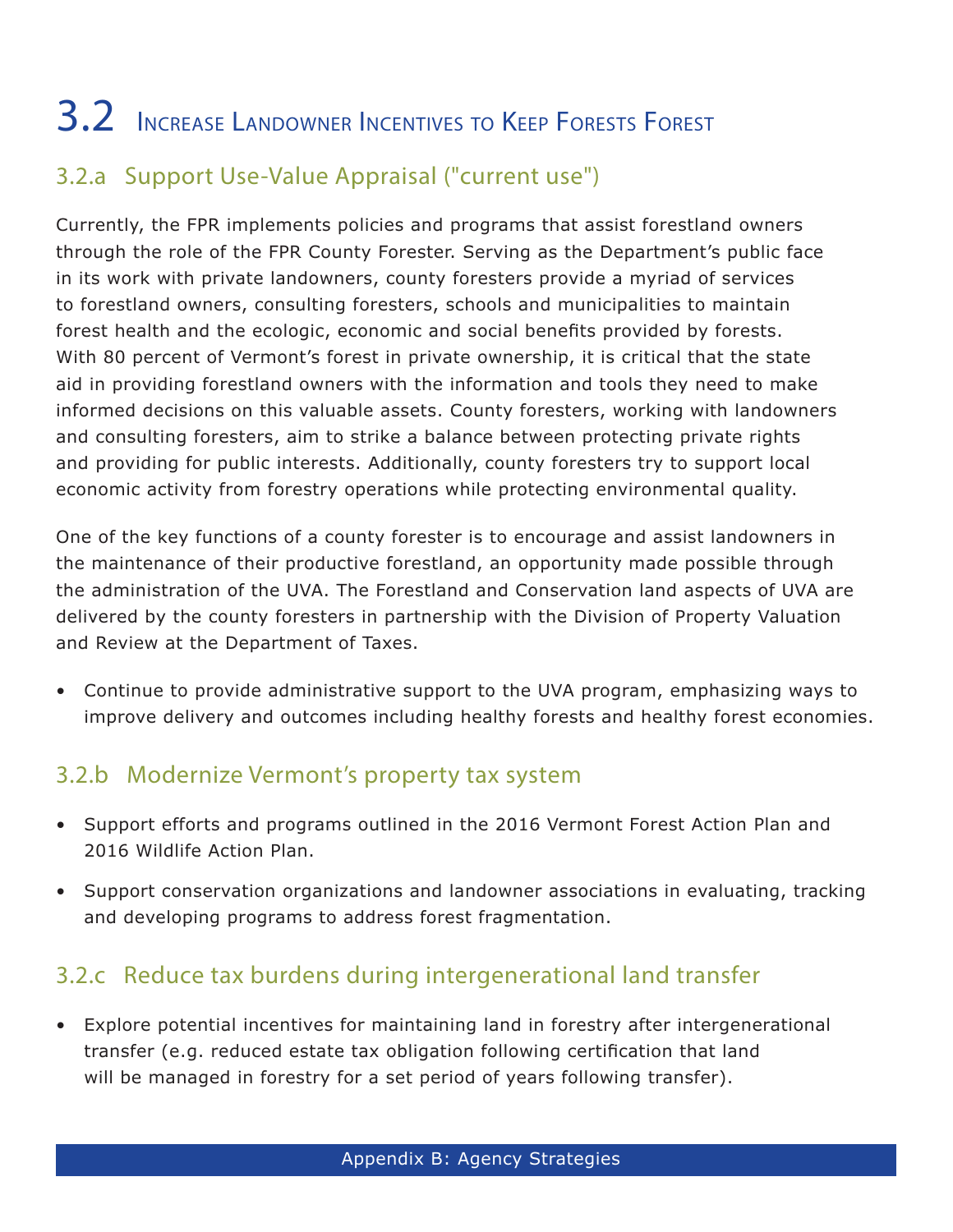### 3.2.d Monetize ecosystem services

• Develop a carbon offset trading project on ANR forestland

## 3.3 Emphasize Targeted Forestland Conservation

#### 3.3.a Create a robust funding source

- Engage the private sector.
- Engage the insurance sector regarding the risk-reduction benefits of forest integrity.
- Create a stewardship endowment fund for ANR lands and conservation easements. The process of acquiring land or conservation easements, whether through purchase, donation or mitigation, must account for necessary land stewardship and management costs. An effective way to protect public investments in conservation is to establish investment funding mechanisms designed to receive deposits and grow over time. These funds help pay for ongoing stewardship activities on ANR lands and ANR-held conservation easements.

#### 3.3.b Establish a common goal and clear conservation priorities

- Assemble a steering committee of local and national conservation groups to establish clear forestland conservation priorities focused on preservation of contiguous forest blocks and important connecting lands by:
	- creating agreed upon sets of data, maps, and criteria for prioritizing conservation investments;
	- targeting land for conservation based on a wide range of forest values, including forest productivity and biological diversity values;
	- enabling a mechanism or organization to accept donations of forestland or easements that do not fit well into existing partners' portfolios;
	- aligning goals of participating planning agencies, e.g. goals of the Comprehensive Energy Plan and Agency of Transportation;
	- reviewing floodplain prioritization tools created by DEC to identify and prioritize forestlands for conservation in a consistent and transparent way; and
	- enhancing partnership with Green Mountain National Forest and USFWS, Silvio Conte Wildlife Refuge.

Appendix B: Agency Strategies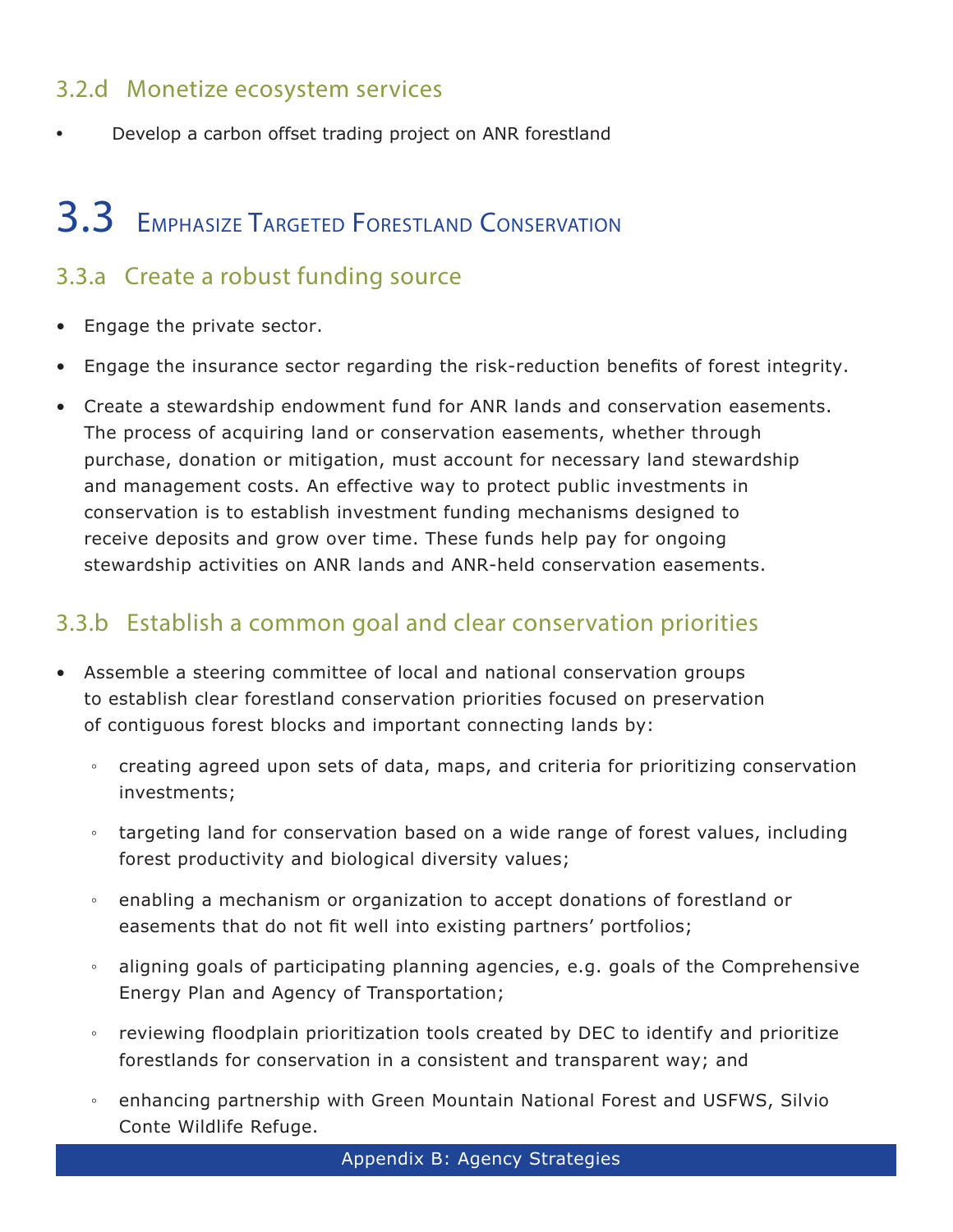### 3.3.c Enhance forestland conservation tools and programs

- Revise the ANR Land Conservation Plan to consider how targeted state land conservation can reduce forest fragmentation and support forest integrity and function. The need to redefine ANR land conservation priorities was recently identified during the December 2015 "Lean" event which focused on streamlining the Agency's land acquisition process.
- Encourage more landowners to enroll their land as Ecologically Significant Treatment Areas, thereby providing opportunities for maintaining biological diversity that meet landowners conservation priorities.
- Use goals and priorities established by a steering committee to target easement and fee acquisition paired with adequate funding.
- Establish new funding priorities focused on forest integrity and enhance ANR support to partners developing applications for high priority projects.
- Enhanced forest management standards in easements to reflect the best current science, technology and law.
- Develop conservation design and low impact development tools to show how built infrastructure development can occur in large forested areas without compromising forest integrity and productivity.
- Support the federal State and Private Forestry's Forest Legacy Program and investigate strategies to ensure adequate stewardship monitoring funding.
- Empower conservation partners and the Working Lands Enterprise Board with additional funding and authority.

# 3.4 Promote Sustainable Forestry and the Vermont Forest Economy

#### 3.4.a Support and improve training for loggers

- Encourage LEAP to engage Vermont's forest industry in developing a long-term plan to enhance and promote logger education.
- Provide Vocational High School Technical Centers with training and education to Vermont's future loggers. Work with the Technical Centers to establish a mentoring program matching students with professional logging contractors.
- With Vermont Woodlands Association, promote a "Call Before You Cut" effort that promotes contracting with trained professional loggers.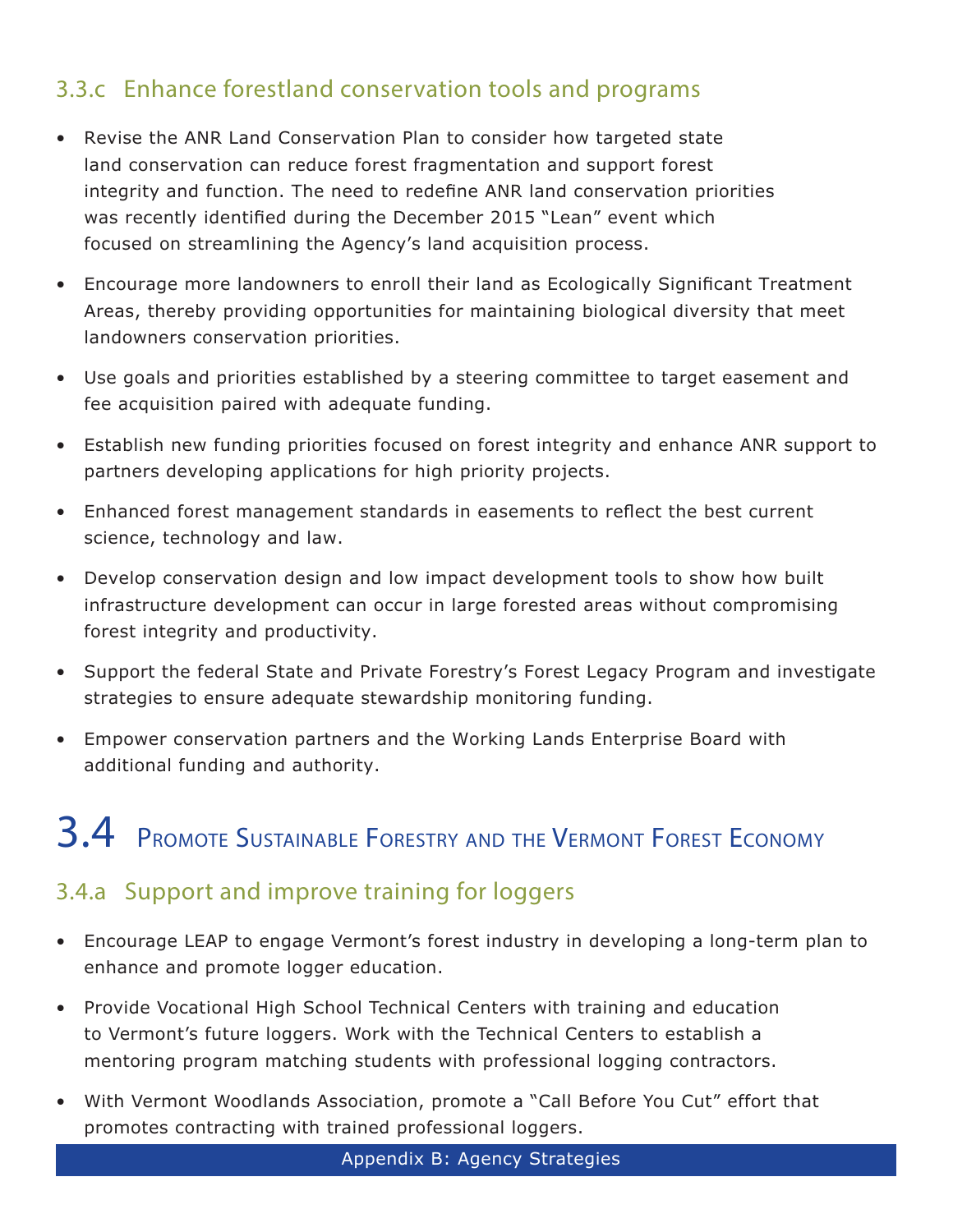- Promote business plan development for logging contractors to assist in seeking financing for new or expanding businesses.
- Promote logger recognition programs that highlight exemplary timber harvesting and forest management practices. Use ANR state lands as potential demonstration sites.
- Similar to what exists in Maine and New Hampshire, support forester licensing to increase the capacity of the industry.
- Similar to what exists in Maine and New Hampshire, implement a volunteer harvest notification system to collect data on harvest location and volume.
- Invest in workforce development along the value chain in land management, logging, primary and secondary processing, and facilitators – to provide professional pathways for new and existing workers.

### 3.4.b Protect and improve infrastructure that supports the local wood industry

- Consider developing a certification program and licensing or registration requirements for scalers to insure appropriate compensation of forest products to forestland owners and loggers.
- Promote the development of a check-off program for Vermont's primary and secondary producers to support branding and marketing efforts.
- Enhance FPR staffing in its marketing and utilization section that provides information, education and technical assistance in both the primary and secondary sectors. Enhance staff assistance to the Working Lands Enterprise Board and supports the efforts of trade associations such as the Vermont Forest Manufactures Association and the Vermont Furniture Guild.
- Continue and strengthen the Memorandum of Understanding between the Agency of Commerce and FPR to support coordinated efforts to promote the forest products sector through business recruitment and retention, market analysis and technical support provided to new initiatives and existing facilities.

### 3.4.c Expand modern wood heating in Vermont

• Support collaboration between FPR and UVM to develop a shared program between the Schools of Engineering and Natural Resources to promote expanded uses of Vermont wood products in engineering and building.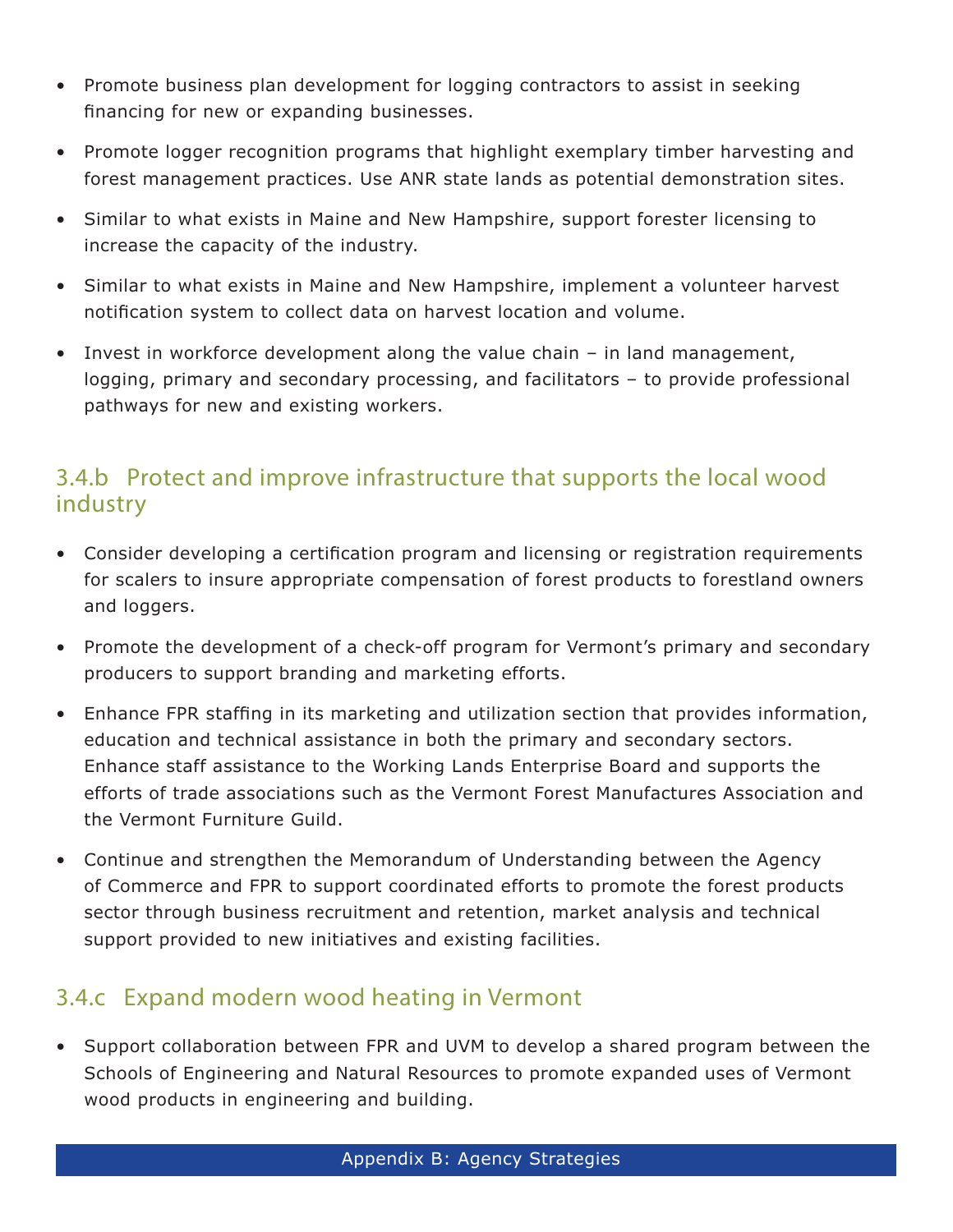### 3.4.d Expand markets for Vermont wood products

- Focus investments by the Working Lands Enterprise Board to better position forest products companies for success and increase market opportunities.
- Amend the language of the statewide Comprehensive Economic Development Strategy to identify fragmentation as an impairment to sustainable sourcing of local material.
- Develop partnerships with research institutions to support greater innovation around engineered wood products that use raw materials from Vermont.

#### 3.4.e Recognize and promote the value of forests in outdoor recreation and tourism

- Develop and expand recreation and tourism uses within Vermont's forest economy by creating a Vermont-specific cost/benefit analysis of recreation on forest health.
- Create recommendations for BMPs for trail management and standards that identifying critical recreation areas.
- Support the recreation trails impact study conducted by the Vermont Department of Tourism and Marketing.
- Develop landscape level approach to recreation management.
- Connect Vermont recreationalists to Leopold land ethic through FPR and F&W workshops, seminars, kiosks, interpretive trail signs, etc.